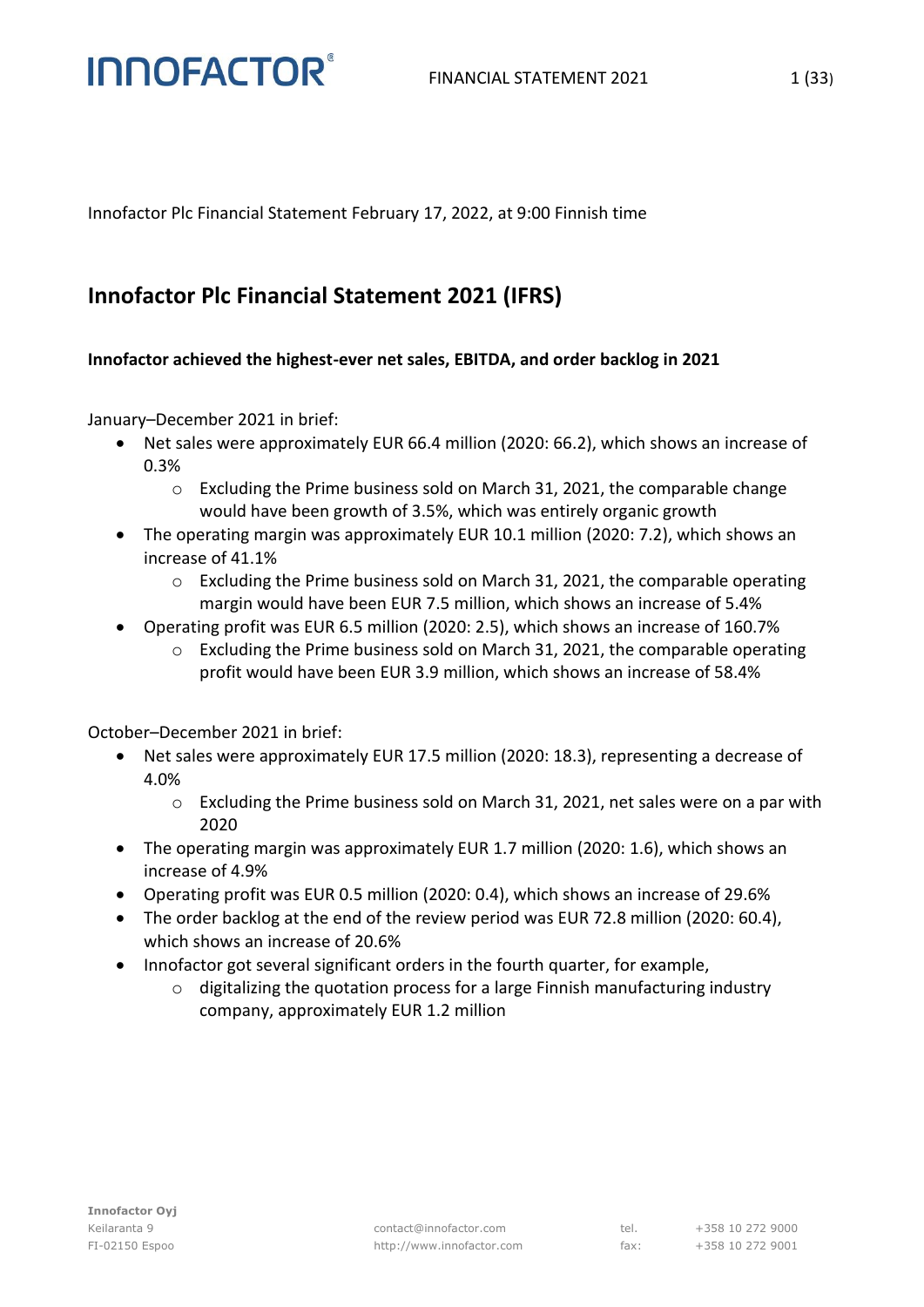#### **Key figures of the group, IFRS**

|                                                                                                  | Oct 1-Dec 31,<br>2021 | Oct 1-Dec<br>31, 2020 | Change   | Jan 1-Dec<br>31, 2021 | Jan 1-Dec<br>31, 2020 | Change  |
|--------------------------------------------------------------------------------------------------|-----------------------|-----------------------|----------|-----------------------|-----------------------|---------|
| Net sales, EUR thousand                                                                          | 17,530                | 18,252                | $-4.0%$  | 66,364                | 66,164                | 0.3%    |
| Growth of net sales<br>Operating result before<br>depreciation and<br>amortization (EBITDA), EUR | $-4.0%$               | 4.7%                  |          | 0.3%                  | 3.1%                  |         |
| thousand                                                                                         | 1,663                 | 1,585                 | 4.9%     | 10,111                | 7,164                 | 41.1%   |
| percentage of net sales                                                                          | 9.5%                  | 8.7%                  |          | 15.2%                 | 10.8%                 |         |
| Operating profit/loss (EBIT),<br>EUR thousand*                                                   | 523                   | 404                   | 29.6%    | 6,519                 | 2,501                 | 160.7%  |
| percentage of net sales*<br>Earnings before taxes, EUR                                           | 3.0%                  | 2.2%                  |          | 9.8%                  | 3.8%                  |         |
| thousand*                                                                                        | 330                   | 951                   | $-65.2%$ | 5,730                 | 2,050                 | 179.5%  |
| percentage of net sales*                                                                         | 1.9%                  | 5.2%                  |          | 8.6%                  | 3.1%                  |         |
| Earnings, EUR thousand*                                                                          | 297                   | 257                   | 15.6%    | 4,504                 | 1,761                 | 155.7%  |
| percentage of net sales*                                                                         | 1.7%                  | 1.4%                  |          | 6.8%                  | 2.7%                  |         |
| Order backlog                                                                                    | 72,837                | 60,402                | 20.6%    | 72,837                | 60,402                | 20.6%   |
| Net gearing*<br>Net gearing without IFRS                                                         | 30.9%                 | 52.5%                 |          | 30.9%                 | 52.5%                 |         |
| 16                                                                                               | 18.1%                 | 35.7%                 |          | 18.1%                 | 35.7%                 |         |
| Equity ratio<br>Equity ratio without IFRS                                                        | 51.1%                 | 42.2%                 |          | 51.1%                 | 42.2%                 |         |
| 16                                                                                               | 54.7%                 | 41.4%                 |          | 54.7%                 | 41.4%                 |         |
| Active personnel on average<br>during the review period**                                        | 495                   | 543                   | $-8.8%$  | 516                   | 544                   | $-5.1%$ |
| Active personnel at the end<br>of the review period**                                            | 500                   | 541                   | $-7.6%$  | 500                   | 541                   | $-7.6%$ |
| Earnings per share (EUR)                                                                         | 0.0080                | 0.0069                | 16.8%    | 0.1208                | 0.0471                | 156.4%  |

\*) In accordance with IFRS 3, the operating result for October 1–December 31, 2021, includes EUR 74 thousand (2020: 473) and in January 1–December 31, 2021, EUR 464 thousand (2020: 1,894) in depreciation related to acquisitions, consisting of allocations of the purchase price to intangible assets.

\*\*) The Innofactor Group monitors the number of active personnel. The number of active personnel does not include employees who are on a leave of over 3 months.

#### **Innofactor's future outlook for 2022**

Innofactor's net sales and operating margin (EBITDA) in 2022 are estimated to increase from 2021, during which net sales were EUR 66.4 million. Innofactor's operating margin (EBITDA) for 2022 is estimated to increase from EUR 7.5 million, which would have been the operating margin for 2021 without the proceeds of EUR 2.6 million from the sale of the Prime business.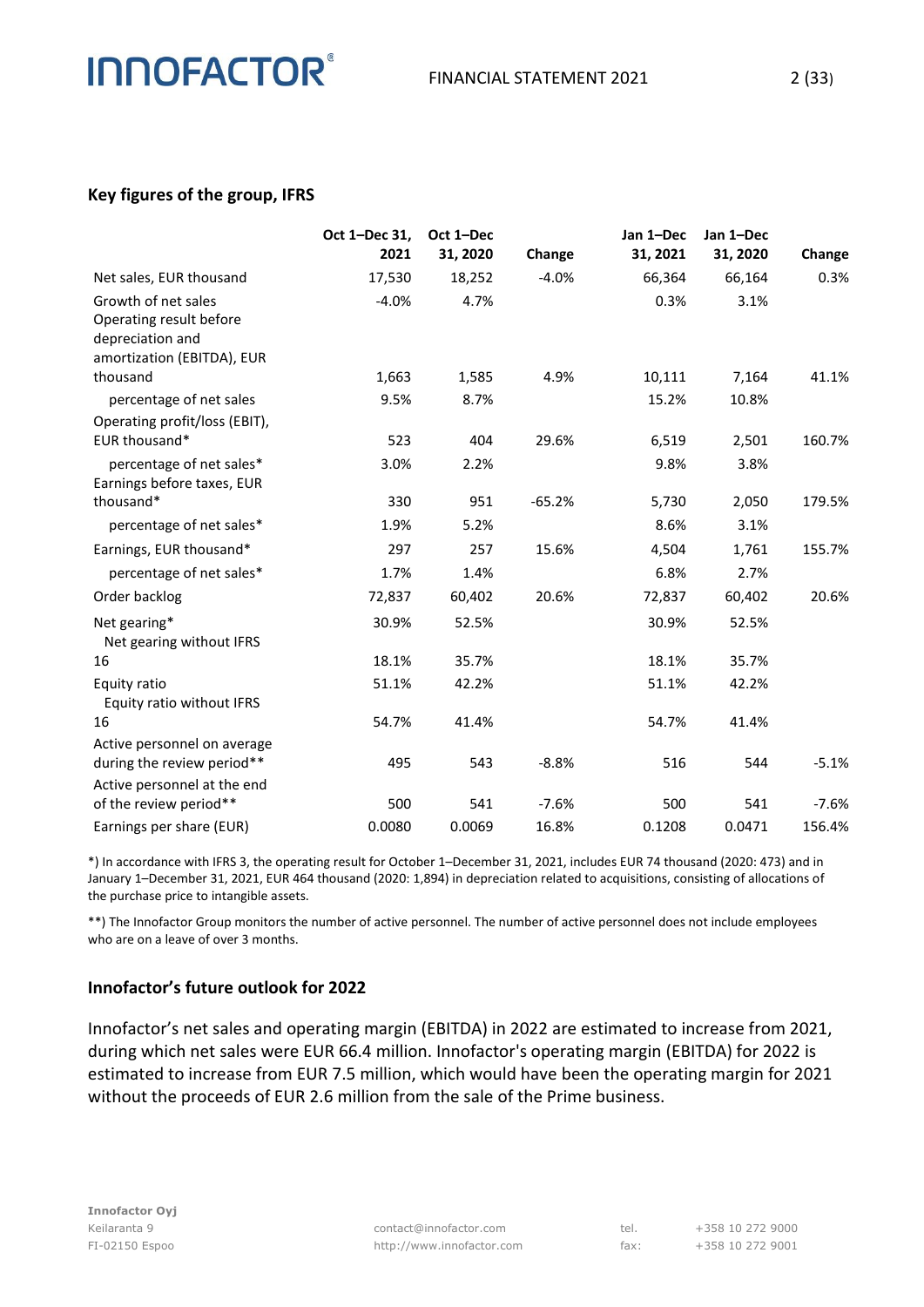#### **CEO Sami Ensio's review: We expect our new offering and organization in line with the strategy to strengthen organic growth in 2022**

**INNOFACTOR®** 

Innofactor revised its strategy in 2021 to provide even stronger support for growth. In our strategy work, we defined the areas in which we see the strongest growth potential regarding our business and Microsoft's solution offering. Innofactor tightened its offering according to the growth areas in question. The new offering is built around six spearheads: Digital Services, Business Solutions, Information and Case Management, Cloud Infrastructure, Data and Analytics, and Cybersecurity. The organizational structure in Finland was changed accordingly, effective from October 1, 2021. As part of the revising of its offering, Innofactor divested the Prime business on April 1, 2021. The Prime business was mainly targeted at parishes in Finland. With the help of our new strategy, we believe that we will be able to further strengthen our organic growth in 2022.

Net sales in 2021 were a record-high EUR 66.4 million, which shows an increase of 0.3 percent compared to the previous year. The operating margin (EBITDA) improved by EUR 2.9 million from the previous year and was also a record-high figure, EUR 10.1 million (15.2 percent of net sales). The operating margin includes a sales gain of approximately EUR 2.6 million from the sale of the Prime business, without which the operating margin would have been approximately EUR 7.5 million (2020: 7.2), representing an increase of 5.4 percent.

The transition to the new organizational structure led to an unfortunate deterioration of net sales and profitability in the Finnish business during the second half of the year. The COVID-19 pandemic and organizational changes together led to Innofactor's highest-ever rate of employee turnover in the third quarter, which had a negative effect on net sales throughout the remainder of the year. Employee turnover returned to normal in the fourth quarter and the number of personnel began to grow again thanks to successful recruitment.

Net sales in the fourth quarter of 2021 were EUR 17.5 million, which shows a decrease of 4.0 percent compared to the previous year. Excluding the Prime business sold on March 31, 2021, net sales were on a par with 2020. Net sales increased in Norway and Denmark but decreased in Finland and Sweden compared to the previous year, even though business in Sweden improved towards the end of 2021. Net sales per employee grew 5.4% from the previous year.

The operating margin (EBITDA) grew by 4.9 percent year-on-year and came to EUR 1.7 million (9.5 percent of net sales). In the final quarter of 2021, EBITDA was positive by a clear margin in all of Innofactor's operating countries.

The order backlog grew to a new historic high, EUR 72.8 million, at the end of the quarter (2020: 60.2), which shows an increase of 21 percent compared to the same time in the previous year.

We deepened our co-operation with customers further in 2021. We received a record-high number of new orders during the year, including Azure programming for the Finnish Tax Administration, an ERP system for the Finnish Institute of Occupational Health, a case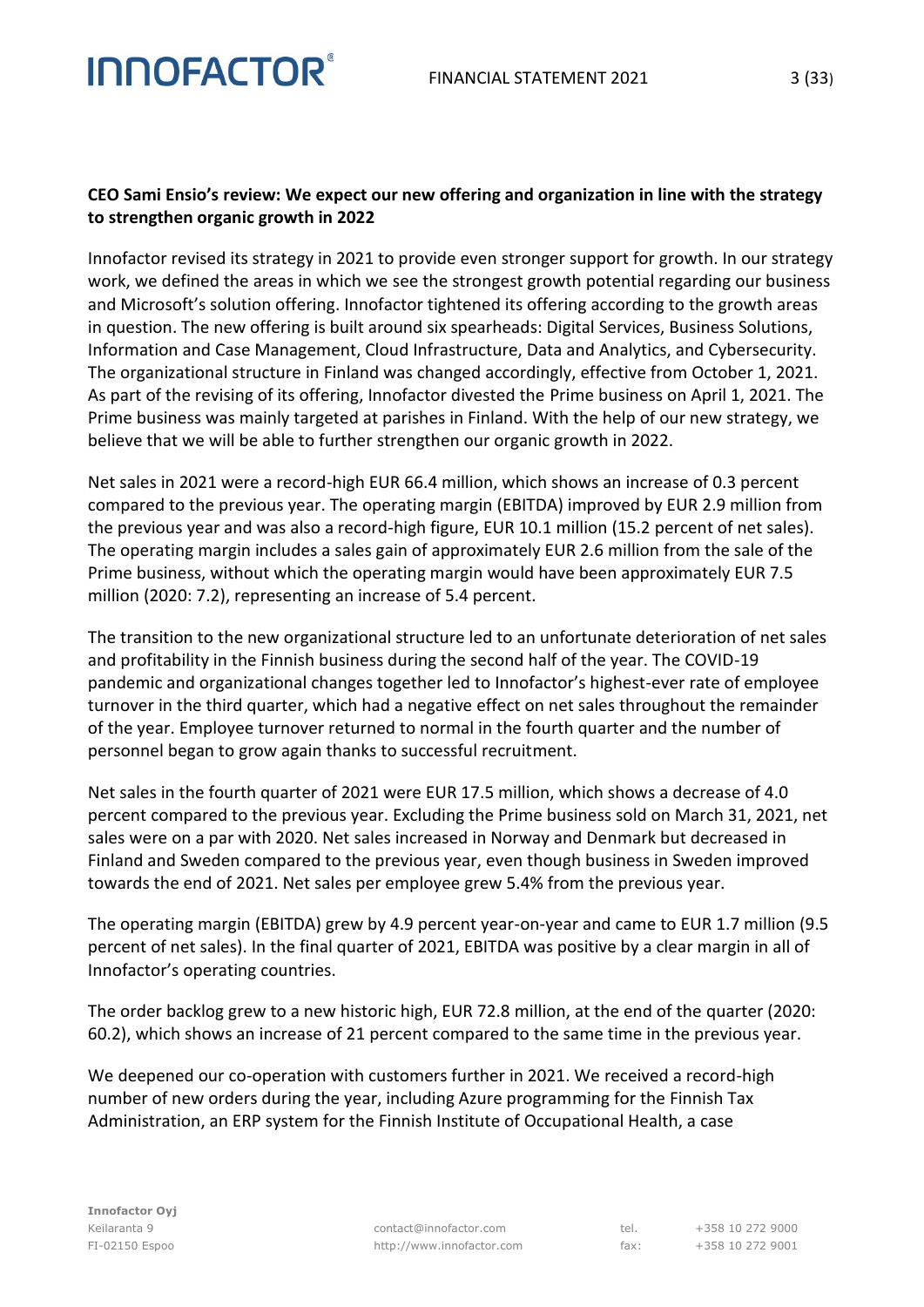management system for Metsähallitus, a cloud solution for a Norwegian financial services company, case and document management solutions for the joint municipal authority for the county of Ostrobothnia, a case management solution for six universities, a case management application for the Finnish Forest Centre, the digitalization of the bidding process for a large Finnish manufacturing company, and several other significant projects in Finland, Sweden, Denmark, and Norway. I would like to thank our customers and partners for the trust you have shown in Innofactor. I also want to extend special thanks to our Finnish parish customers, who were passed on to capable new hands following the divestment of the Prime business.

Innofactor's aim is to be the leading provider of organizations' digital transformation in each of the Nordic countries. We believe in our chosen Nordic strategy and in reaching our long-term goals. This requires perseverance and determination from the company's management and employees as well as investors. Innofactor is still actively looking for new strategic partnerships in the Nordic countries. The Group's goal is to grow both organically and through acquisitions.

I am also pleased that we can distribute assets of EUR 0.08 per share (2021: EUR 0.04 per share) to our shareholders in accordance with our dividend distribution policy. I want to take this opportunity to thank our customers, partners, employees, and investors for the year 2021.

#### **Strategy and its realization in the review period**

Innofactor's strategy comprises our purpose, mission, vision, strategic choices, values, working principle, and long-term financial goals.

Our purpose: Innovating to make the world work better

Our mission: Driving the modern digital organization

Our vision: Leading Nordic digital transformation partner in the Microsoft ecosystem

Our strategic choices:

- The most competent Nordic teams
- Productized and specialized offering
- Proactive and agile way of working
- Innovation with top customers

#### Our values:

- Accountability
- Empowerment
- Innovation
- Customer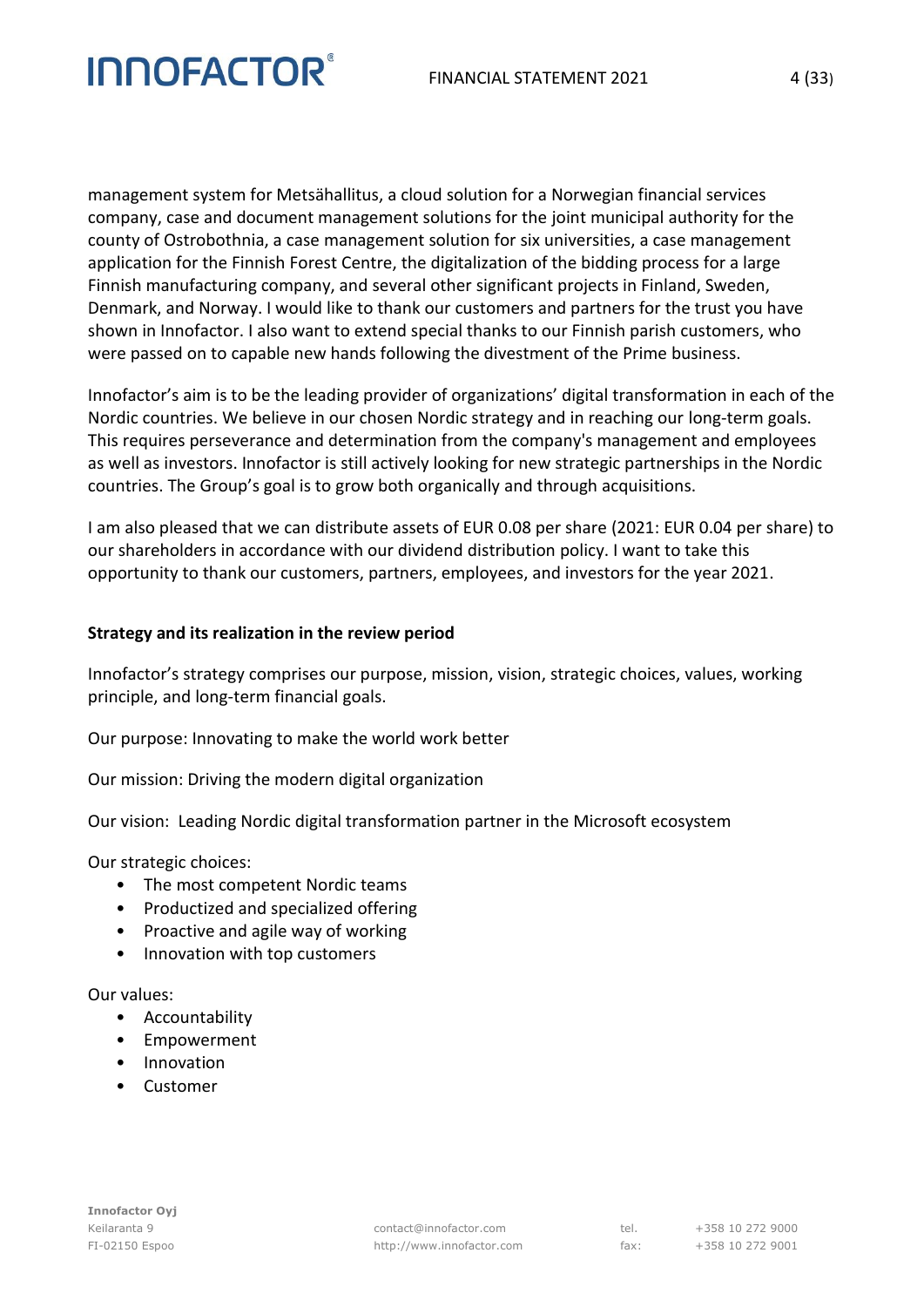Our working principle: Our principle is to put people first in everything we do. We want to provide solutions that make our customers' everyday work and life run smoothly and bring a smile to their faces.

Our long-term financial goals:

**INNOFACTOR** 

- To achieve annual growth of about 20 percent, the majority of which is intended to be achieved by organic growth
- To achieve about 20 percent EBITDA in relation to the net sales
- To keep the cash flow positive and secure good financial standing in all situations.

Innofactor's net sales in the review period of January 1–December 31, 2021, were EUR 66.4 million (2020: 66.2), representing year-on-year growth of 0.3 percent. Excluding the Prime business sold on March 31, 2021, the comparable change would have been growth of 3.5 percent, which was entirely organic growth. The strategic goal of getting net sales to grow is also supported by the favorably developed order backlog of EUR 72.8 million (2020: 60.2). As a result of thorough strategy work in 2021, we decided to revise our offering and organizational structure to focus on six spearheads and revise our operating models to provide stronger support for growth from 2022 onwards.

The operating margin (EBITDA) grew in the review period of January 1–December 31, 2021, from EUR 7.2 million in the same period the previous year to EUR 10.1 million (15.2 percent of the net sales), which includes proceeds of EUR 2.6 million from the sale of the Prime business. As regards profitability, Innofactor was able to further improve its performance substantially. However, a significant amount of management effort and work are still needed in order to reach the longterm goal of approximately 20 percent. The required actions are clear and known, so we believe that reaching this goal is entirely possible.

Innofactor's operating cash flow in the review period of January 1–December 31, 2021, was EUR 8.9 million (2020: EUR 5.0 million) and the equity ratio at the end of the review period was 51.1 percent (2020: 42.2%). The strong operating cash flow supports Innofactor's strategic goal of profitable growth and securing solid financial standing in all situations.



#### **Innofactor's net sales and net sales per employee increased from the comparison period**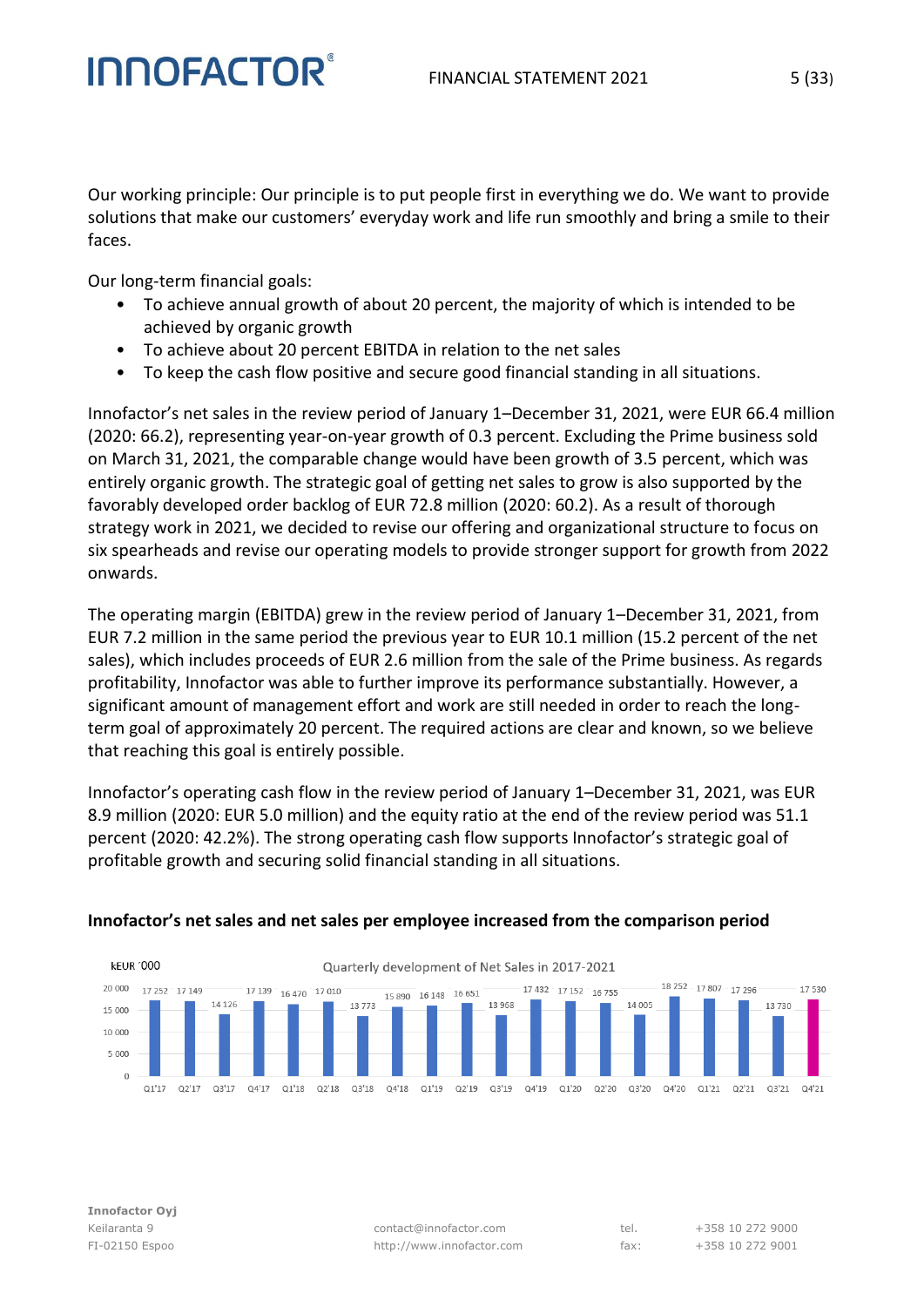Innofactor's net sales in October 1–December 31, 2021, were EUR 17,530 thousand (2020: 18,252), representing a decrease of 4.0 percent. Net sales per active employee amounted to approximately EUR 35.4 thousand (2020: 33.6), representing an increase of 5.4 percent.

Innofactor's net sales in January 1–December 31, 2021, were EUR 66,364 thousand (2020: 66,164), representing growth of 0.3 percent. Net sales per active employee amounted to approximately EUR 128.6 thousand (2020: 121.6), representing an increase of 5.7 percent. We focus on continuing to increase net sales per active employee in 2022 as well.

#### Distribution of net sales in January 1–December 31, 2021



Innofactor's business operations were focused on Finland, Sweden, Denmark and Norway. Approximately 66 percent of net sales came from Finland, approximately 18 percent from Sweden, approximately 10 percent from Norway, and approximately 6 percent from Denmark in January 1– December 31, 2021. Net sales decreased in Finland and Sweden, but increased in Denmark and Norway. Net sales also decreased in Finland and Sweden in the fourth quarter of 2021, but increased in Denmark and Norway.

Of net sales for the period January 1–December 31, 2021, approximately 43 percent came from commercial clients, approximately 43 percent from public sector clients and approximately 14 percent from third sector clients.

Innofactor's net sales for the review period of January 1–December 31, 2021, came from the following sources:

- approximately 3 percent from licenses, of which the share of licensing income to third parties was approximately 3 percent of net sales
- approximately 23 percent from services based on recurring service contracts, such as SaaS, cloud and hosting services, and from software maintenance
- approximately 33 percent from specialist work based on recurring service contracts, such as smaller customer-specific changes and further development of IT systems
- approximately 41 percent from IT system delivery projects and consulting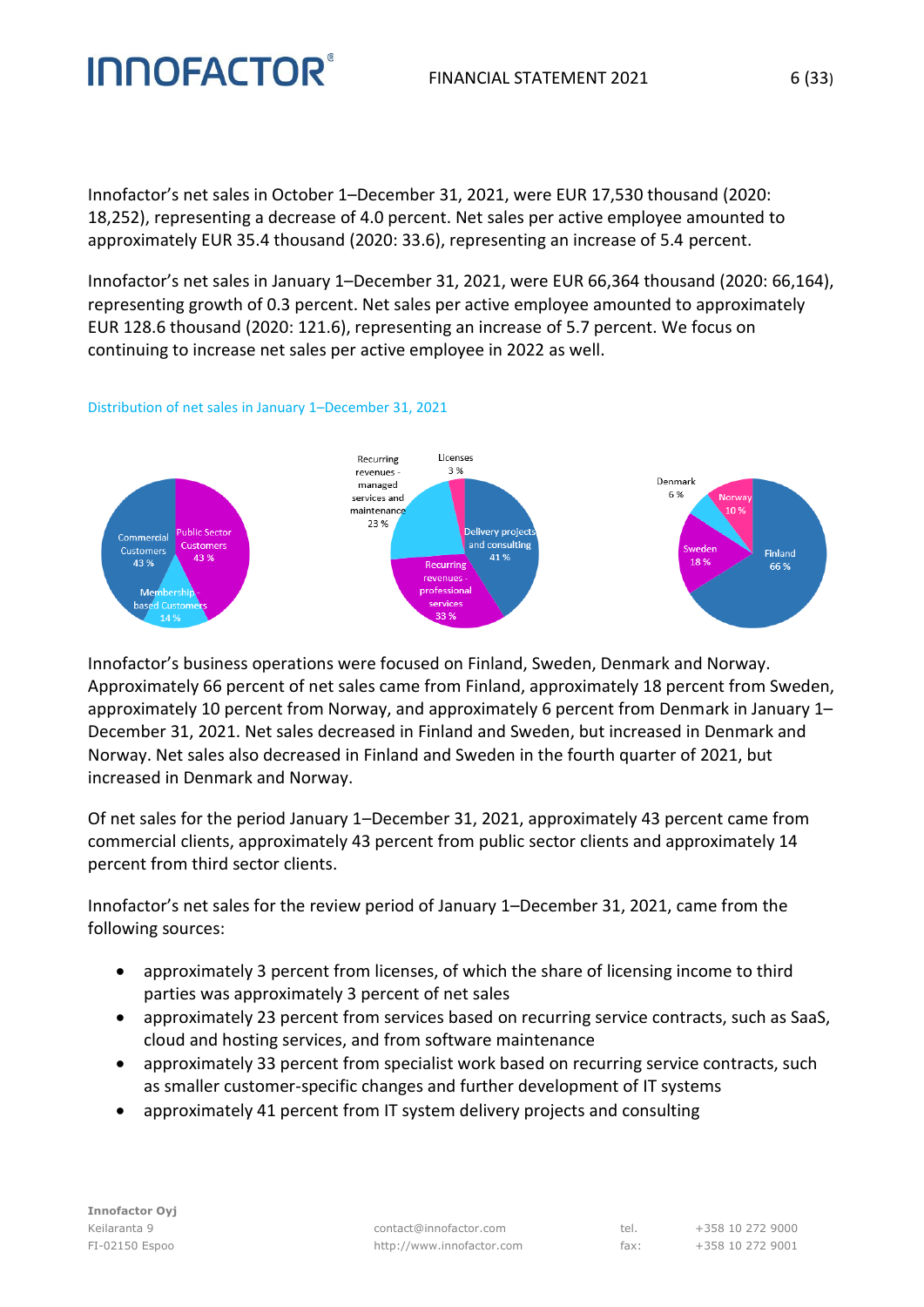#### FINANCIAL STATEMENT 2021 7 (33)

Innofactor's 10 largest clients accounted for approximately 28.2 percent of net sales during the review period January 1–December 31, 2021.



#### **Innofactor's operating margin was higher than in the comparison period**

**INNOFACTOR** 

Innofactor's operating margin (EBITDA) for the period October 1–December 31, 2021, was EUR 1,663 thousand (2020: 1,585), representing growth of 4.9 percent. EBITDA represented 9.5 percent of net sales (2020: 8.7%).

Innofactor's operating margin (EBITDA) for the period January 1–December 31, 2021, was EUR 10,111 thousand (2020: 7,164), representing growth of 41.1 percent. EBITDA represented 15.2 percent of net sales (2020: 10.8%). The operating margin includes proceeds of approximately EUR 2.6 million from the sale of the Prime business.

Innofactor's operating profit for the period October 1–December 31, 2021, was EUR 523 thousand (2020: 404), representing an increase of 29.6 percent. Operating profit represented 3.0 percent of net sales (2020: 2.2%).

Innofactor's operating profit for the period January 1–December 31, 2021, amounted to EUR 6,519 thousand (2020: 2,501), representing growth of 160.7 percent. Operating profit represented 9.8 percent of net sales (2020: 3.8%). Operating profit includes proceeds of approximately EUR 2.6 million from the sale of the Prime business.

Acquisitions have been a central part of Innofactor's strategy. Depreciations of intangible rights resulting from acquisitions vary greatly depending on how valuable the customer contracts and technology of the acquired company are estimated to be and also in what kind of schedule the resulting intangible rights will be depreciated. For this reason, the company's view is that instead of operating profit, the primary measure for profitability should be the operating margin (EBITDA), because it is not affected by the said depreciation.

In accordance with IFRS 3, the operating result for October 1–December 31, 2021, includes EUR 74 thousand (2020: 473) and for January 1–December 31, 2021, EUR 464 thousand (2020: 1,894) in depreciation related to acquisitions, consisting of allocations of the purchase price to intangible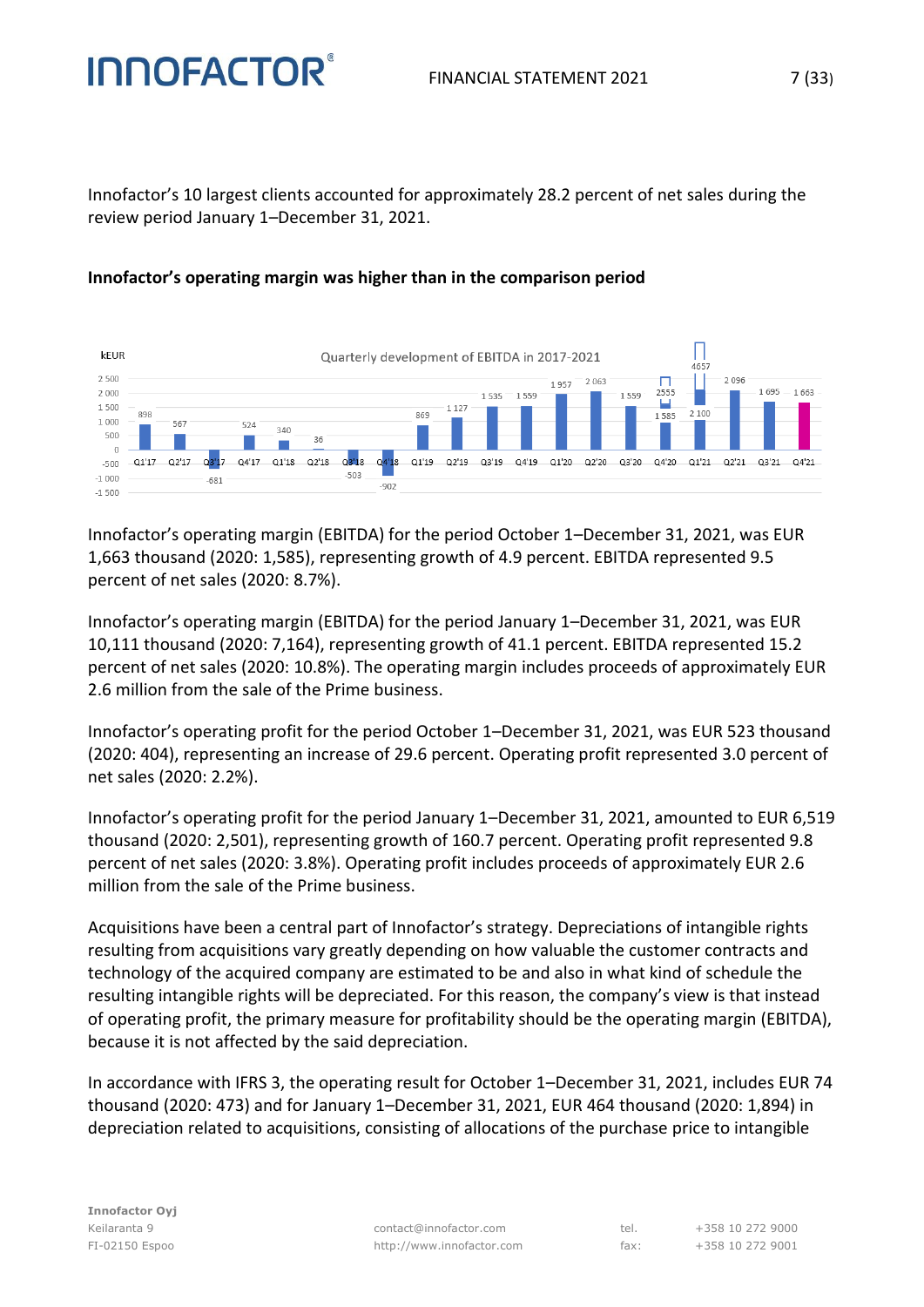assets. Adjusted for said depreciation, Innofactor's operative business profit for the review period of October 1–December 31, 2021 would have been EUR 597 thousand (2020: 877), which shows a decrease of 31.9 percent. In January 1–December 31, 2021, Innofactor's operating profit would have been EUR 6,983 thousand (2020: 4,395), representing growth of 58.9 percent.



#### **Innofactor's order backlog grew further to a record-high level**

**INNOFACTOR** 

(2020: 60,402), which shows an increase of 20.6 percent. The growth in the order backlog was due to the follow-up process of digitalizing the quotation process for a large Finnish manufacturing industry company, with a value of approximately EUR 1.2 million, and several other deals.

Innofactor's order backlog at the end of the review period amounted to EUR 72,837 thousand

#### **Innofactor's operating cash flow in the review period continued to be strong**

Innofactor's balance sheet total at the end of the review period was EUR 51,057 thousand (2020: 56,607). The Group's liquid assets totaled EUR 1,963 thousand (2020: 3,066), consisting entirely of cash funds.

The operating cash flow for the review period of January 1–December 31, 2021 was EUR 8,855 thousand (2020: 5,010). The cash flow from investing activities was EUR -643 thousand (2020: - 89).

The equity ratio at the end of the review period was 51.1 percent (2020: 42.2%) and net gearing was 30.9 percent (2020: 52.5%).

At the end of the review period, the company had EUR 1,873 thousand in current interest-bearing liabilities to financial institutions (2020: 2,540) and EUR 4,683 thousand in non-current interest bearing liabilities to financial institutions (2020: 8,890). The company had lease liabilities in accordance with IFRS 16 (leases for the duration of fixed-term leases) EUR 3,261 thousand (2020: 3,956) of which EUR 1,603 thousand in current leases (2020: 1,738) and EUR 1,658 thousand in non-current leases (2020: 2,218). The total amount of interest-bearing liabilities was EUR 9,818 thousand (2020: 15,386).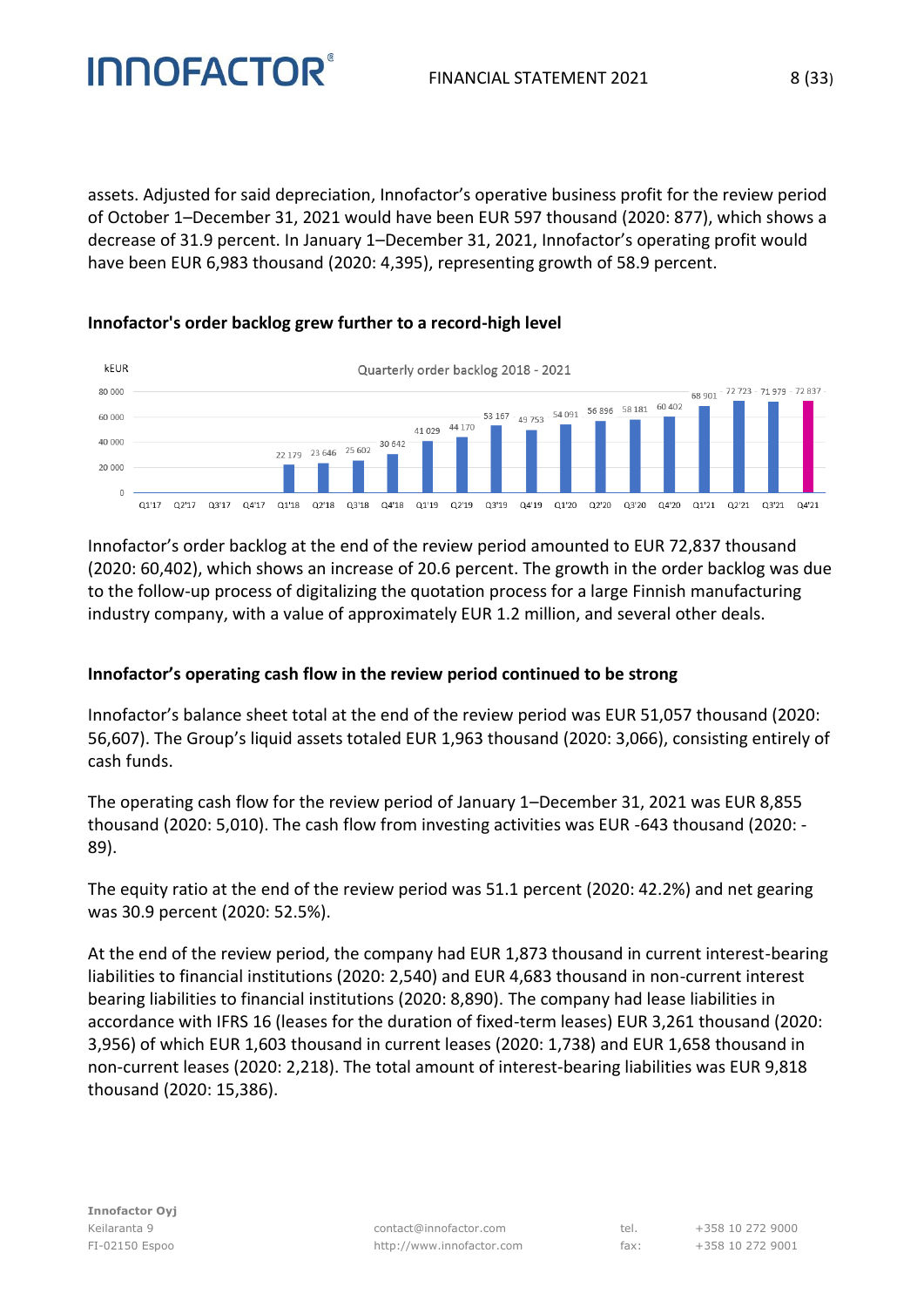The return on investment for the period January 1–December 31, 2021, improved year-on-year and was 20.6 percent (2020: 11.1%). The return on equity for the period January 1–December 31, 2021, improved year-on-year and was 18.4 percent (2020: 7.7%).

The non-current assets on Innofactor's balance sheet at the end of the review period totaled EUR 35,691 thousand.

Innofactor's gross investments in tangible and intangible assets during the review period of January 1–December 31, 2021, came to EUR 402 thousand (2020: 311), consisting of normal additional and replacement investments required by growth.

#### **Innofactor's research and product development investments decreased slightly from 2020**

In the product development during the review period, focus was on renewing existing products and services and continuous further development in order to support the growth of product-based business.

Innofactor's research and development costs recognized in profit or loss for January 1–December 31, 2021, were approximately EUR 3,504 thousand (2020: 3,618), representing 5.3 percent of net sales (2020: 5.5%).

#### **Innofactor's number of employees decreased from the comparison period, but nevertheless increased in the last quarter from the previous quarter**

Innofactor primarily monitors the number of active personnel. The number of active personnel does not include employees who are on leave for more than 3 months.

The average number of active personnel during the period October 1–December 31, 2021, was 495 (2020: 543), representing a decrease of 8.8 percent, which was in part attributable to the sale of the Prime business. The average number of active personnel during the period January 1– December 31, 2021, was 516 (2020: 544), representing a decrease of 5.1 percent. At the end of review period, the number of active personnel was 500 (2020: 541), representing a decrease of 7.6 percent.

At the end of the review period, the average age of the personnel was 42.5 years (2020: 41.4). Women accounted for 27 percent (2020: 27%) of the personnel. Men accounted for 73 percent (2020: 73%) of the personnel.

#### **Other events in the review period**

**INNOFACTOR®** 

On January 21, 2021, Innofactor announced in a stock exchange release that the Finnish Tax Administration selected Innofactor as the primary provider of IT specialist services in the area of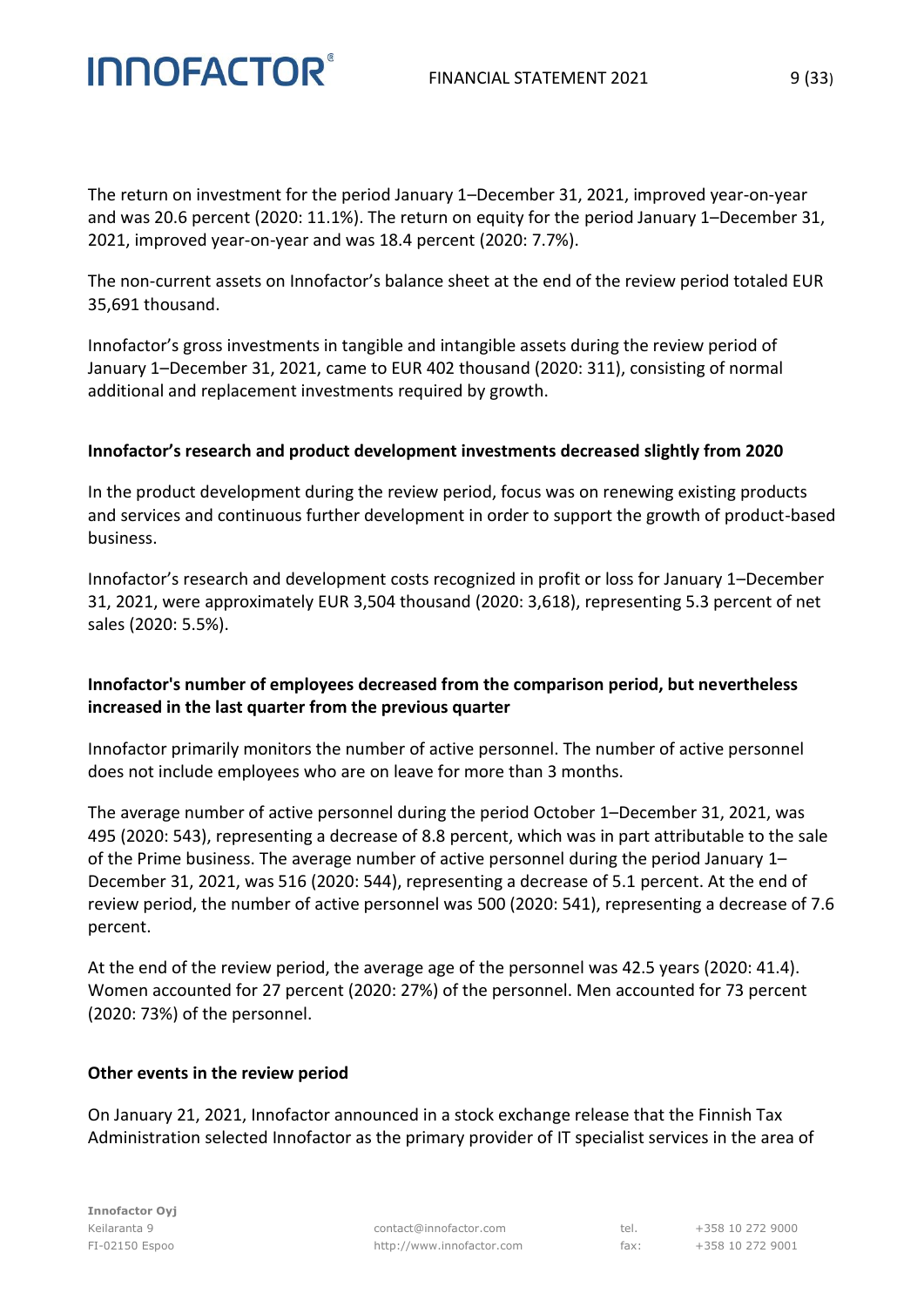Azure programming. The procurement consists of project manager and ICT specialist resources to support the project management, defining, programming, management and service design of the Tax Administration's systems and other technical know-how to support the Tax Administration's ICT. On the basis of the volume stated by the customer in connection with the procurement, the total value in this area is approximately EUR 15–25 million. The duration of the framework agreement is 6 years, and assignments started during the framework agreement period may continue 4 years after the expiration of the framework agreement.

On January 29, 2021, Innofactor announced in a stock exchange release that Innofactor and a Norwegian financial services company have signed an agreement concerning the migration and implementation of services to Microsoft Azure. The solution will be built on the Innofactor Virtual Data Center solution. The value of the agreement (excluding VAT) is approximately EUR 500,000 and the services will be delivered during the year 2021.

On March 11, 2021, Innofactor announced in a stock exchange release that the Finnish Institute of Occupational Health had selected Innofactor as the provider for the renewal of the enterprise resource planning system. The procurement covers the delivery, implementation, and maintenance of the information system. The system is based on Microsoft Dynamics 365 for Finance & Supply Chain Management. Innofactor estimates the total value of the procurement to be approximately EUR 1,600,000.

On March 30, 2021, Innofactor announced in a stock exchange release that Metsähallitus had selected Innofactor as its case management system provider as SaaS. The procurement comprises of the delivery of the case management system, as well as support and maintenance services. The system will be based on Innofactor's Dynasty 10 solution. The service agreement related to the procurement will be valid for fixed period of four years after which it will be valid until further notice. The agreement value is approximately EUR 700,000.

On April 6, 2021, Innofactor announced in a stock exchange release that the joint municipal authority for the county of Ostrobothnia has selected Innofactor in a public procurement competition as the supplier of case and document management solutions as SaaS. The procurement consists of the delivery of the case and document management solutions, as well as support and maintenance services. The system suite will be based on Innofactor's Dynasty 10 solution. The total value of the procurement (excluding VAT) stated by the joint municipal authority for the county of Ostrobothnia in the procurement decision for a period of four years is EUR 860,240.

On April 27, 2021, Innofactor announced in a stock exchange release that Kela has terminated the contract for the administrative case management solution for reasons not attributable to Innofactor. The termination is due to changes in Kela's internal cloud service policies. According to the new policies, Kela deems that it cannot transfer the planned amount of data into a cloud service. Due to Kela's termination decision, Innofactor estimates that out of the original estimated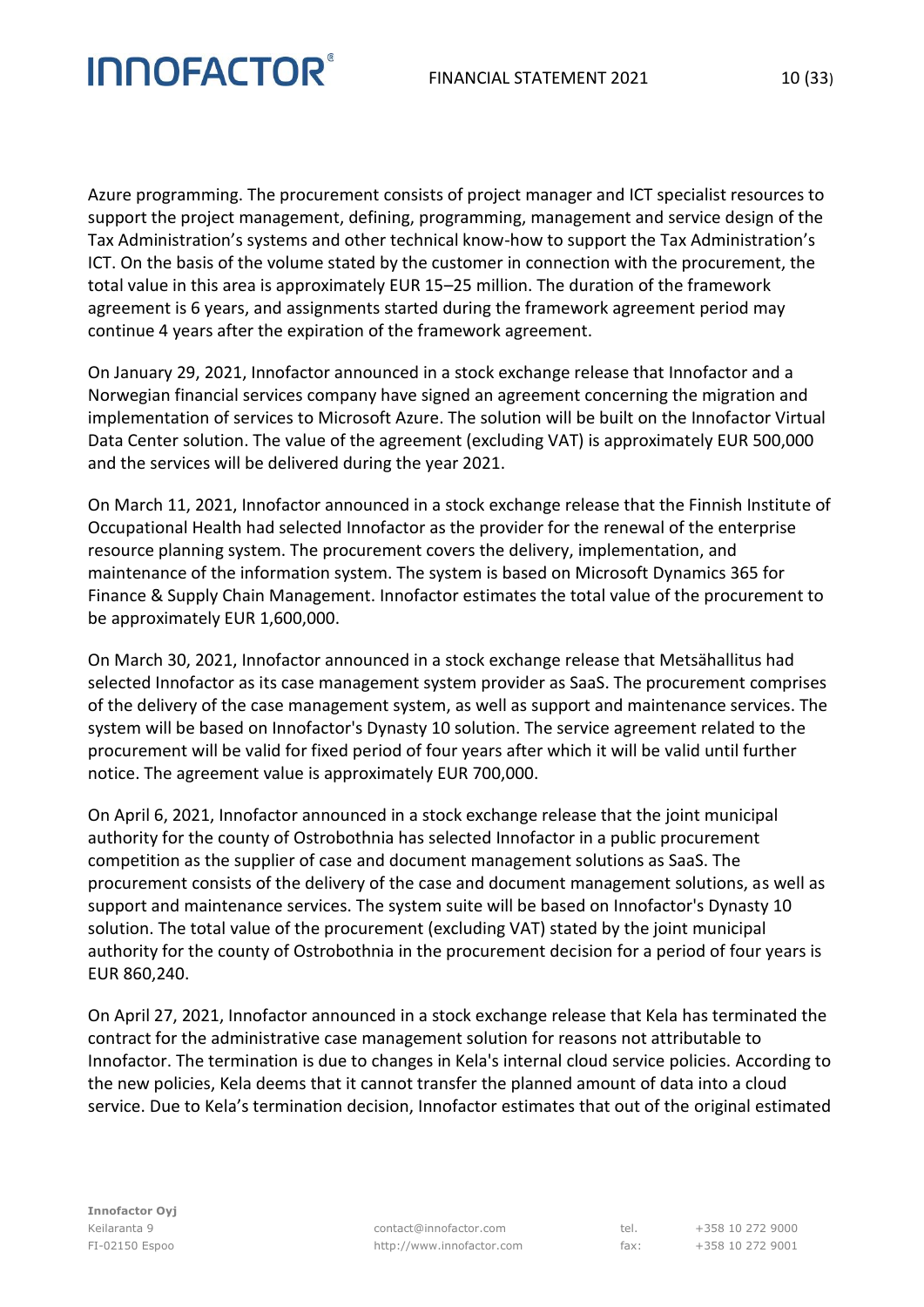total value it will not receive approximately 0,5 MEUR from maintenance services. This does not affect Innofactor's guidance for the year 2021 or its long-term financial goals.

On May 20, 2021, Innofactor announced in a stock exchange release that Metropolia University of Applied Sciences Ltd, Turku University of Applied Sciences Ltd, Haaga-Helia University of Applied Sciences Ltd, Novia University of Applied Sciences, Arcada University of Applied Sciences Ltd and Finnish University of Applied Sciences and Arts Ltd have selected Innofactor in a joint public procurement competition as the supplier of a case management solution. The public procurement competition was divided into SaaS and On-Premise areas, and Innofactor was selected as the supplier for both of these. The procurement consists of the delivery of Innofactor's Dynasty 10 system to these universities of applied sciences, support and maintenance services, specialist services, as well as integrations and migrations specific to each university of applied sciences. The agreement will be valid for a fixed period of four years after which it will be valid until further notice. The estimated total value of the procurement (excluding VAT) stated by the universities of applied sciences in the procurement decision for a period of four years is EUR 850,000.

On May 31, 2021, Innofactor announced in a stock exchange release that the Finnish Forest Centre has selected Innofactor in a public procurement competition as the supplier of a case management application. The procurement includes the access rights to Innofactor's Dynasty product family's case management, archival and information management system, the delivery project, and support and maintenance. The total value of the procurement (excluding VAT) stated by the Finnish Forest Centre in the procurement decision for the four-year contract period is EUR 588,960. The customer also reserves an option for extending the service one year at a time.

On September 7, 2021, Innofactor issued a stock exchange release after Rimonne Baltic OÜ informed Innofactor Plc that its holdings of Innofactor's shares and voting rights fell below the 5% disclosure limit on September 6, 2021.

On October 5, 2021, Innofactor issued a stock exchange release announcing that, at its meeting on October 4, 2021, the Board of Directors of Innofactor Plc had decided to commence the acquisition of the company's own shares for the purpose of developing the company's capital structure. The company will acquire a maximum of 800,000 shares, which corresponds to approximately 2.2% of the total number of shares. The maximum amount to be used for the acquisition of shares is EUR 1,600,000. The decision was made on the basis of the authorization given by Innofactor Plc's Annual General Meeting on March 30, 2021, to acquire a maximum of 3,600,000 shares. The repurchase of shares will commence on October 5, 2021, at the earliest and will end at the latest on March 31, 2022, or at an earlier Annual General Meeting.

On November 11, 2021, Innofactor issued a stock exchange release announcing that Innofactor Plc had been granted approximately EUR 2.3 million in damages in Stockholm Chamber of Commerce (SCC) arbitration proceedings for breach of contract. The damages relate to the purchase of Lumagate in 2016, as part of which Innofactor had agreed on an option to acquire Ironstone companies. Due to the uncertainty of recovery related to the damages, the receivable from the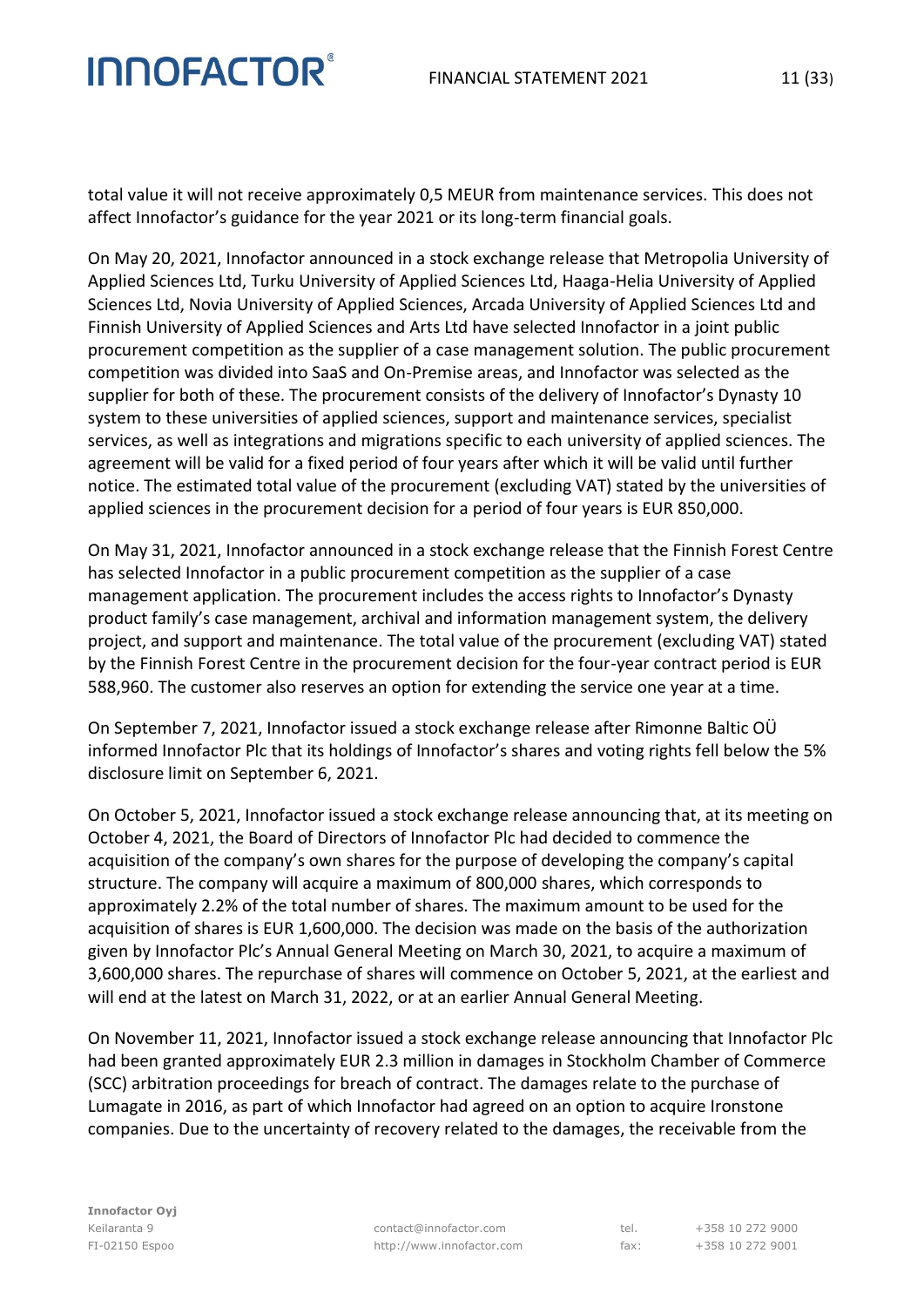damages is not recognized as a receivable at this stage and has no immediate effect on profit and loss. The damages will be recognized as income when and to the extent that the claim can be recovered.

On December 17, 2021, Innofactor announced in a stock exchange release that Innofactor and a large Finnish globally operating manufacturing industry company have signed a contract for the further development work of digitizing the company's quotation process. Innofactor will continue the development work that began in 2020, aiming to design and implement, using agile methods, a cloud-based solution for managing the quotation process and handling and storing related information and documents. The solution is implemented using Microsoft Azure PaaS cloud services. The value of the agreement (excluding VAT) is approximately EUR 1,200,000 and the services will be delivered during the year 2022.

#### **Share and shareholders**

**INNOFACTOR®** 

At the end of the review period, Innofactor Plc's share capital was EUR 2,100,000.00 and the total number of shares was 37,388,225. Innofactor Plc has one series of shares. Each share confers one vote.

During the period October 1–December 31, 2021, the highest price of the company's share was EUR 1.65 (2020: 1.44), the lowest price was EUR 1.39 (2020: 1.15) and the average price was EUR 1.51 (2020: 1.24).

During the period January 1–December 31, 2021, the highest price of the company's share was EUR 2.07 (2020: 1.44), the lowest price was EUR 1.24 (2020: 0.51), and the average price was EUR 1.61 (2020: 1.00). The closing price for the review period on December 31, 2021, was EUR 1.52 (2020: 1.28).

In public trading during the period of January 1–December 31, 2021, a total of 9,778,622 shares were traded (2020: 5,357,986), which corresponds to 26.2 percent (2020: 14.3%) of the average number of shares in the said period. In October 1–December 31, 2021, there were 37,388,225 shares on the average (2020: 37,388,225). The share trading volume increased by 82.5 percent compared to the corresponding period in 2020.

In public trading during the period of January 1–December 31, 2021, a total of 32,546,031 shares were traded (2020: 20,099,421), which corresponds to 87.0 percent (2020: 53.8%) of the average number of shares in the said period. In January 1–December 31, 2021, there were 37,388,225 shares on the average (2020: 37,388,225). The share trading increased by 61.9 percent compared to the corresponding period in 2020.

The market value of the share capital at the closing price of EUR 1.51 on December 31, 2021, was EUR 55,305,600 (2020: 47,669,987), which shows an increase of 16.0 percent.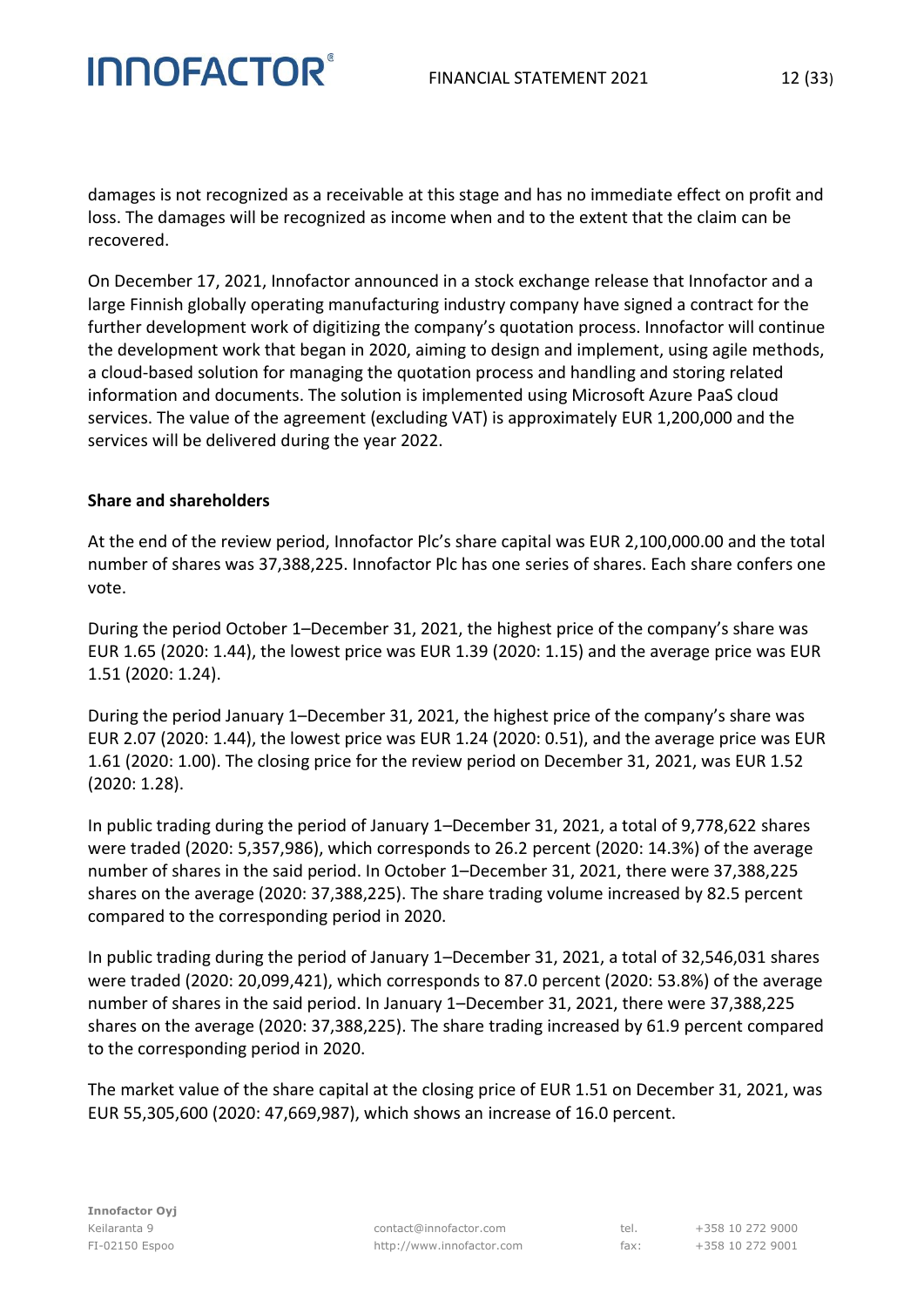On December 31, 2021, the company had a total of 12,343 shareholders (2020: 11,456), including nominee-registered shares.

On December 31, 2021, the company held 762,0000 treasury shares.

The Board of Directors has been given the following authorizations:

- Until June 30, 2021, to decide on a share issue and granting of special rights entitling to shares, concerning a maximum of 3,600,000 new shares (decided by the General Meeting of March 31, 2021); the authorization has not been used.
- Until June 30, 2021, to decide on the acquisition of a maximum of 3,600,000 treasury shares (decided by the General Meeting of March 31, 2021); the Board of Directors decided on October 4, 2021, to commence repurchases of company shares. The repurchase program was completed on January 5, 2022. During the repurchase program, Innofactor repurchased 800,000 shares held by the company.

#### **Decisions of the Annual General Meeting**

On March 30, 2021, the Annual General Meeting decided, in accordance with the proposal of the Board of Directors that for the financial period of 2020 a dividend of EUR 0.02 per share and repayment of capital of EUR 0.02 per share be paid. The dividend and repayment of capital were paid to shareholders who on the record date of the dividend payment and capital repayment on April 1, 2021 were recorded in the company's shareholders' register held by Euroclear Finland Oy. The dividend and repayment of capital were paid on April 12, 2021.

The Annual General Meeting of March 30, 2021, decided that the Board of Directors shall have four members. Mr. Sami Ensio, Ms. Anna Lindén and Mr. Risto Linturi and Mr. Heikki Nikku were re-elected as members to the Board of Directors. At the organizing meeting held after the General Meeting, the Board of Directors elected Anna Lindén as the Chairman of the Board.

The General Meeting approved the proposal to appoint Ernst & Young Oy, an auditing firm authorized by the Central Chamber of Commerce, again as the auditor for the company, with Juha Hilmola as the main responsible auditor.

The Board of Directors has been given the following authorizations:

- Until June 30, 2022, to decide on a share issue and granting of special rights entitling to shares, concerning a maximum of 3,600,000 new shares (decided by the General Meeting of March 30, 2021); the authorization has not been used.
- Until June 30, 2022, to decide on a transfer of a maximum of 3,600,000 treasury shares (decided by the General Meeting of March 30, 2021); the authorization has not been used.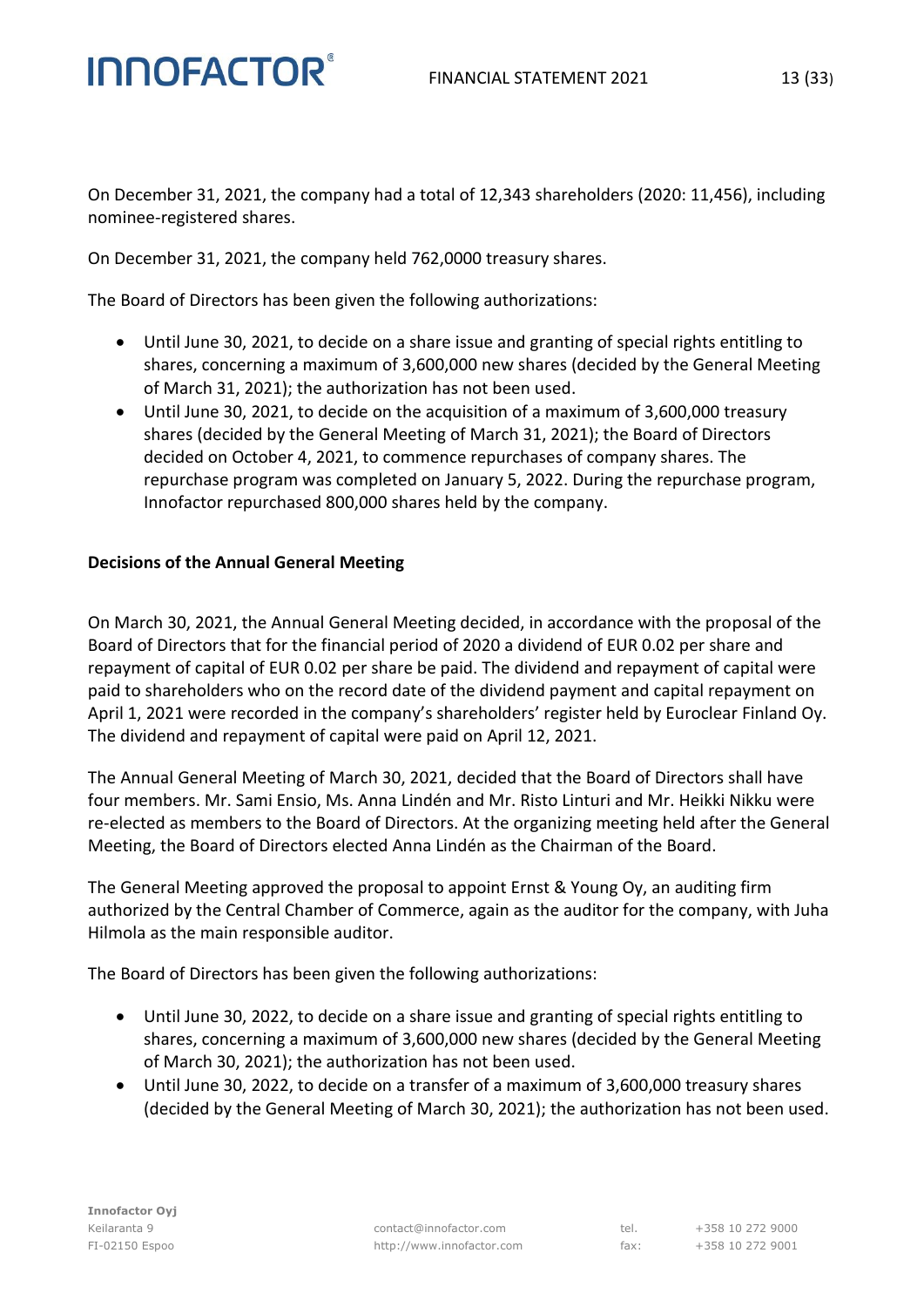• Until the next Annual General Meeting, to distribute assets to shareholders as dividends or as repayment of capital totaling a maximum of EUR 1,639,529, which allows the distribution of assets up to a maximum of EUR 0.04 per share

#### **Management of the company**

**INNOFACTOR®** 

Innofactor Plc complies with the recommendations of the Corporate Governance Code 2020 for Finnish listed companies, published by the Securities Market Association.

Innofactor has drawn up a separate Corporate Governance Statement for the financial period of 2021.

Innofactor Plc's entire Corporate Governance policy and statements are available on the company's web site at: <https://www.innofactor.com/invest-in-us/corporate-governance/>

#### **Related party transactions**

The company's managers considered to be related parties have EUR 96 thousand of liabilities from the company's personnel issues to the company. The loan period is five years and the loan is repaid in fixed monthly installments. The interest rate is the 12-month Euribor 360 interest rate. However, the interest rate is always 0% at a minimum. The accrued interest is paid monthly to the company. The company does not have any other major related party transactions.

#### **Market outlook and business environment: We estimate that growth in the Nordic IT services market will continue in 2022 but, because of the COVID-19 situation, we cannot give a more detailed estimate.**

The key innovation trends and drivers of change in the market include augmented reality, virtual reality, Internet of Things (IoT), artificial intelligence, robotics, blockchains, and quantum computing, with facilitating roles being played by software moving to the cloud, data analytics, social media, and the use of mobile devices. Combating climate change is placing new demands on both societies and organizations, creating new business opportunities and accelerating innovation. The purchasing behavior of our customers has evolved as part of this business transformation. Our customers' expectations for their IT partner are characterized by a greater focus on business benefits rather than technological benefits. Our customers are looking for more out-of-the-box solutions that do not require extensive customer-specific customization. In addition, customers are increasingly seeking continuous services instead of large one-time projects.

We estimate that the IT service market in the Nordic countries grew by a few percent in 2021. We estimate that growth in the Nordic IT services market will continue in 2022, but because of the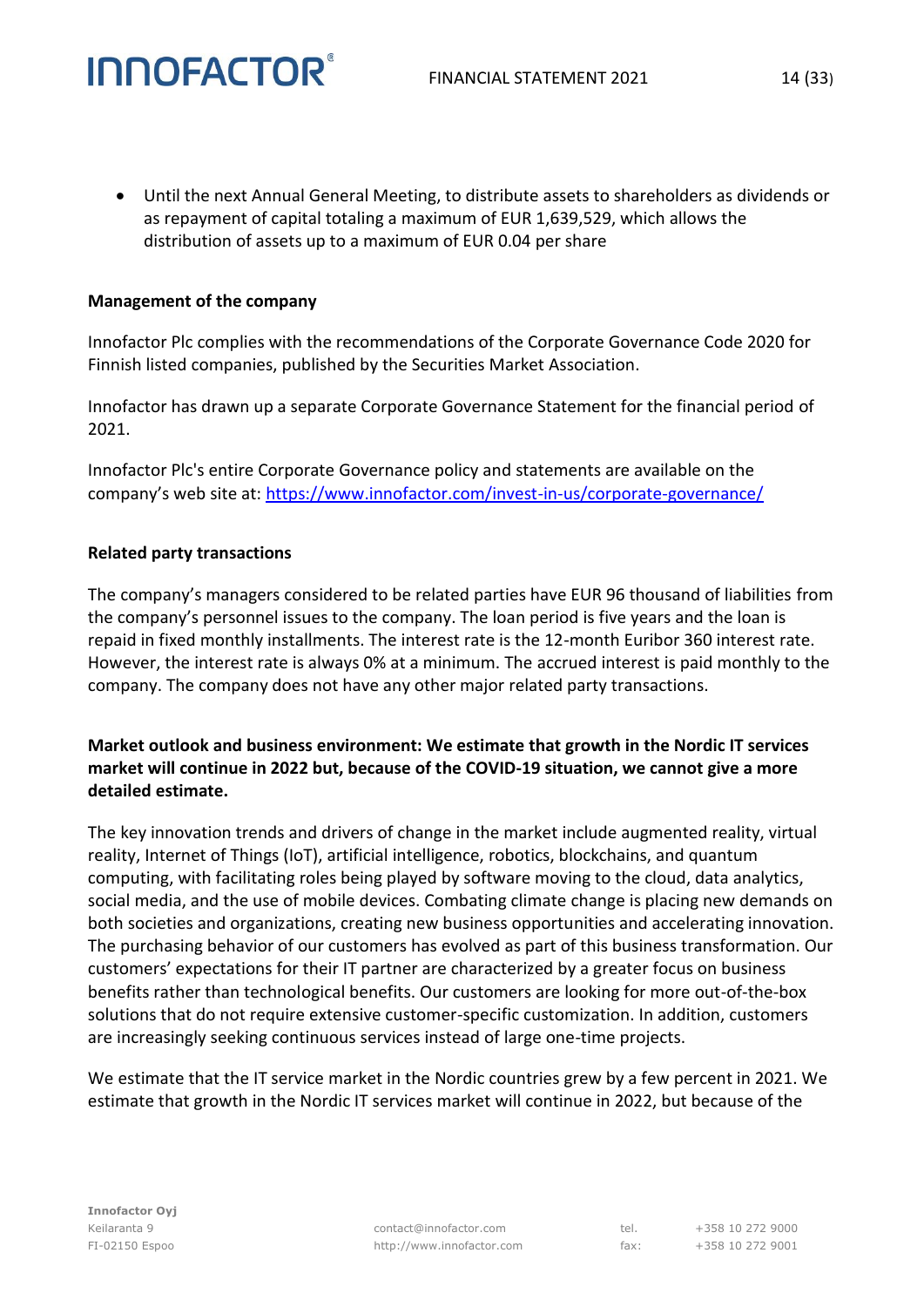uncertain COVID-19 situation, we cannot give a more detailed estimate. Our estimate is based on research institutes' forecasts and our own outlook on markets.

In the long term, we believe that the digital leap of society in response to the COVID-19 pandemic will increase Innofactor's possibilities to grow its business operations. The abilities of a modern digital organization will be even more important for our customers in the future. It is also possible that some of our customers will transfer some of their operations back to the Nordic countries in order to be closer to their customers. This would have a favorable effect as regards the business model of Innofactor's chosen strategy based on Nordic specialists. We also believe that Microsoft's position has strengthened during the COVID-19 pandemic. We believe in our chances of increasing our market share in the Nordic countries.

The competition in Microsoft-based solutions in the Nordic countries is fragmented. The first group of competitors consists of large enterprises that operate in all of the Nordic countries. These competitors provide a wide range of IT solutions that are needed by various organizations and use several competing technologies, one of which is the Microsoft ecosystem. The second group consists of medium-sized companies that focus on a niche solution area at the Nordic level, also using several different technologies. The third group consists of medium-sized companies operating mainly in a single country, typically providing a broad range of solutions based on several competing technologies. The fourth group consists of small companies that only operate in their domestic market focusing on certain clearly defined solution areas, technologies, and industries.

Microsoft's fragmented Nordic partner network, which consists of small and medium-sized IT companies, continues to offer interesting acquisition opportunities for us. In the future, our acquisition strategy will likely be focused on medium-sized companies that operate in a single country. This will help us expand our offering at the country-specific level as well as potentially acquire additional cloud-based product and service business. Good reputation, fast and profitable growth, successful acquisitions, and entrepreneurial spirit will make us an attractive partner for reorganizations in the field.

#### **Short term risks and uncertainty factors**

Innofactor's operations and finances involve risks that may be significant for the company and its share value. These risks are assessed by Innofactor Plc's Board of Directors four times a year as part of the strategy and business planning process. The risks are published in their entirety in the financial statement and in the Annual Report of the Board of Directors. The interim reports only present the changes in short-term risks.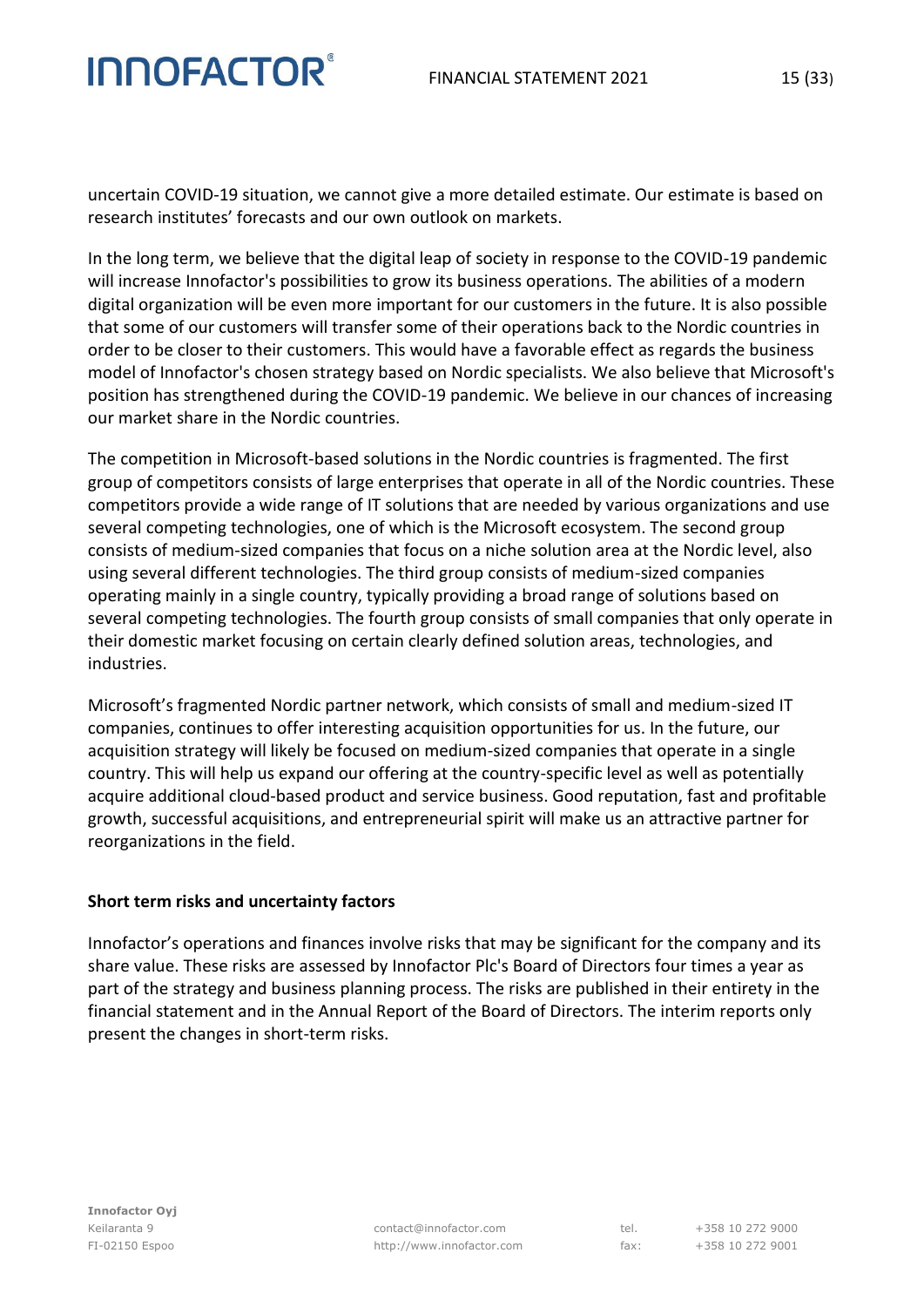#### **Risks related to operations**

The risks related to the operation of the Innofactor Group are primarily business risks related to the group companies that carry on its business operations.

Skilled personnel and its availability: The development of Innofactor's operations and deliveries depends greatly on the Group having skilled personnel and being able to replace persons, who are leaving, with properly skilled persons. In Innofactor's field of business, there is a lack of and competition for certain personnel resources, which may lead to short employment relationships and high personnel turnover. If Innofactor fails at motivating its personnel, keeping the personnel's skills on a high level and keeping the personnel in its service, that could cause problems for the Group's business operations. The success of the Group depends heavily on the employed personnel and their success in their work. Innofactor invests in the continuous development of its personnel and in high personnel satisfaction, a good employer image, efficient recruitment and, if necessary, the use of subcontracting.

Increase in personnel costs: The main part of Innofactor's costs consists of salaries and other personnel costs (in 2021, about 69% of the all costs, including depreciations). Currently, all of Innofactor's own employees work in the Nordic countries, whereas some competitors rely heavily on workforce in countries with cheap labor. If the personnel costs continue rising in the Nordic countries at the same rate as before, it will create a risk for Innofactor, if the prices paid for IT services will not rise correspondingly. Innofactor is monitoring the situation constantly and strives to affect the moderate development of personnel costs via interest groups. It also aims at increasing the share of work done by subcontractors and abroad, when it makes sense from the point of view of business operations, for example, in large product development projects.

Profitability of projects: A Significant part of Innofactor's net sales comes from project business. Profitable implementation of Innofactor's delivery projects requires that project calculation and planning before submitting a tender are done successfully as regards the amount of work and the delivery schedule, and also that the deliveries can be made in a cost-effective manner. It is possible that Innofactor fails at correctly estimating the profitability of a project and, thus, the delivery could cause losses to the company. Correspondingly, it is possible that projects may have to be sold cheaper because of competition, which leads to lower profit margins. Innofactor pays special attention to the profitability of project business and has included it as a central part of the monitored key performance indicators. The relative share of project business has decreased and it will be further decreased, which reduces the risks associated to project business.

Competition: Innofactor's main competitors are companies offering traditional information technology services and software in the Nordic countries. Some competitors have larger financial resources, wider product selection, cheaper workforce and larger existing customer base than Innofactor does and also notable legal resources, and they can use these when competing with Innofactor for the same deliveries. Additionally, new startup companies increase competition in certain deliveries. The price competition in the field is expected to remain tough. If the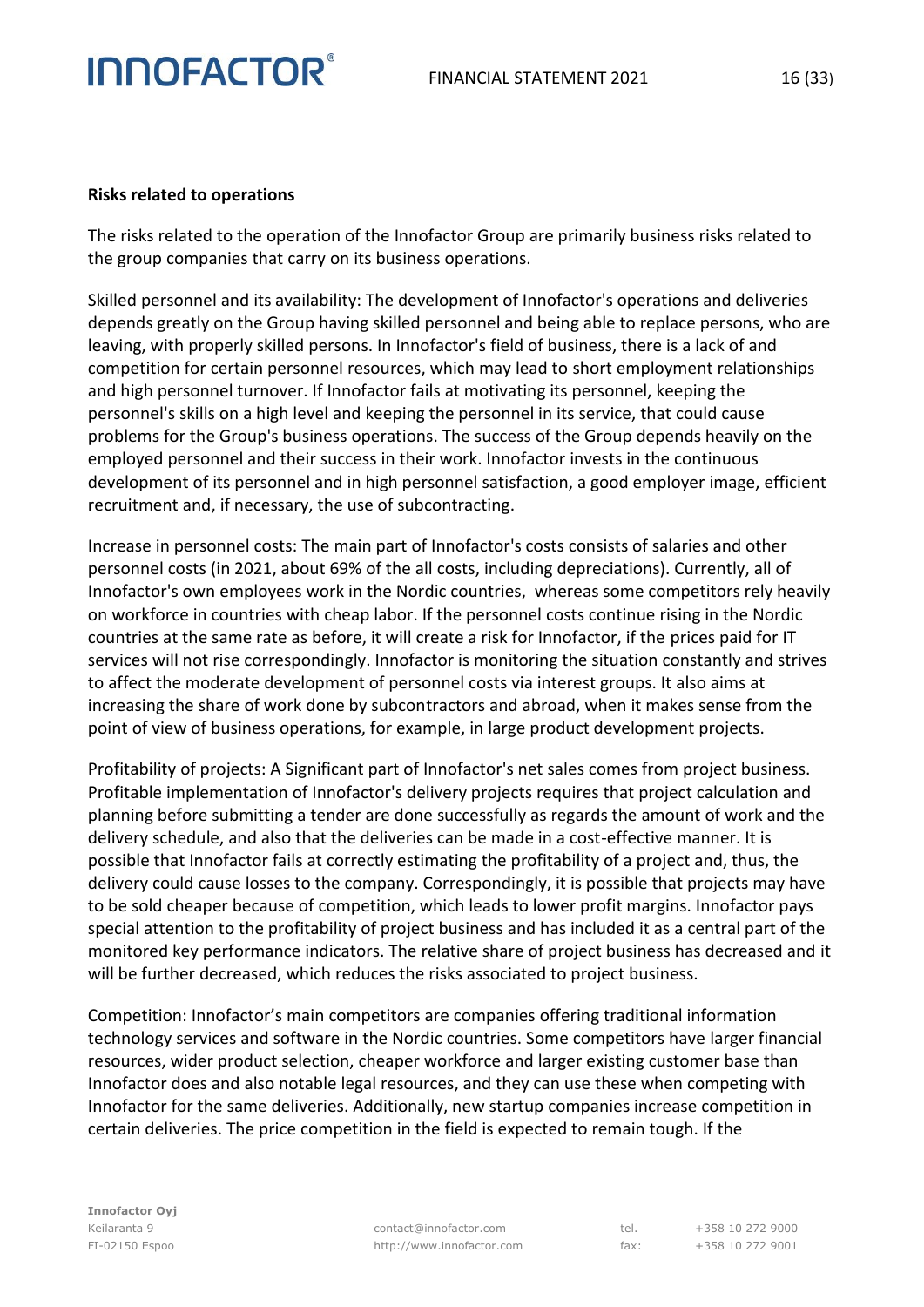competition becomes tougher, it may have an adverse effect on Innofactor's business, operating result and financial position. Innofactor continuously strives to improve its competitiveness.

Research and product development: In Innofactor's operation, research and product development play a central role. In 2021, approximately 5.3% of net sales was used for it. Each research and product development project carries the risk that the end results are not as successful financially as planned and that the investment in the project does not pay itself back. By constantly updating its offering and organizing its operations, Innofactor aims at minimizing the risks inherent in research and product development.

Changes in the technology and field of business: Fast development is characteristic for Innofactor's field of business. There can be quick changes in the customers' requirements and choices concerning software technology. Important changes under way include, for example, the transfer of software into cloud technologies, digitalization, artificial intelligence, blockchain and Internet of Things (IoT). If Innofactor cannot react to these changes, it may have an adverse effect on Innofactor's business, operating result and financial position. Innofactor strives to actively invest in new technologies and central areas of know-how and agree on customer deliveries in new areas.

Information security and data protection From the point of view of Innofactor's business, it is important to ensure adequate data security and data protection for customers. The realization of the risks relating to data security and data protection may lead to losses in net sales or, in the worst case, penalties imposed by a supervisory authority. Innofactor has acknowledged the risks related to data security and data protection, on the basis of which the company has implemented standard-based data security and data protection management processes. Innofactor has a data security policy approved by the management, defining Innofactor's key data security objectives and means of implementation, as well as the organization of data security and related responsibilities. The data security policy is written in accordance with the ISO 27001 data security standard and legislation.

Risk of a pandemic: An epidemic spreading into a global pandemic may hinder Innofactor's business operations. If there is no significant pandemic in Innofactor's operating area in the Nordic countries, the detriment will be limited mostly to a decrease in the availability of tools, especially computers, which are needed in Innofactor's business operations. If there is a significant pandemic also in Innofactor's operating area in the Nordic countries, it could mean introducing remote work, either for a part of or the entire personnel, a temporary decrease in customers' purchases, and delays in some customer deliveries, increasing absence rates connected directly to the disease caused by the pandemic, quarantine or mental symptoms caused indirectly by isolation and increased personnel turnover due to remote work.

The risk of a pandemic materialized with the coronavirus (COVID-19) in 2020 and 2021, and the pandemic continues in 2022. It is estimated that it has been possible to perform over 98 percent of tasks remotely at Innofactor, when necessary. As concerns some customers, a decrease of deliveries and purchases or delaying them until a later date has been observed. This has so far had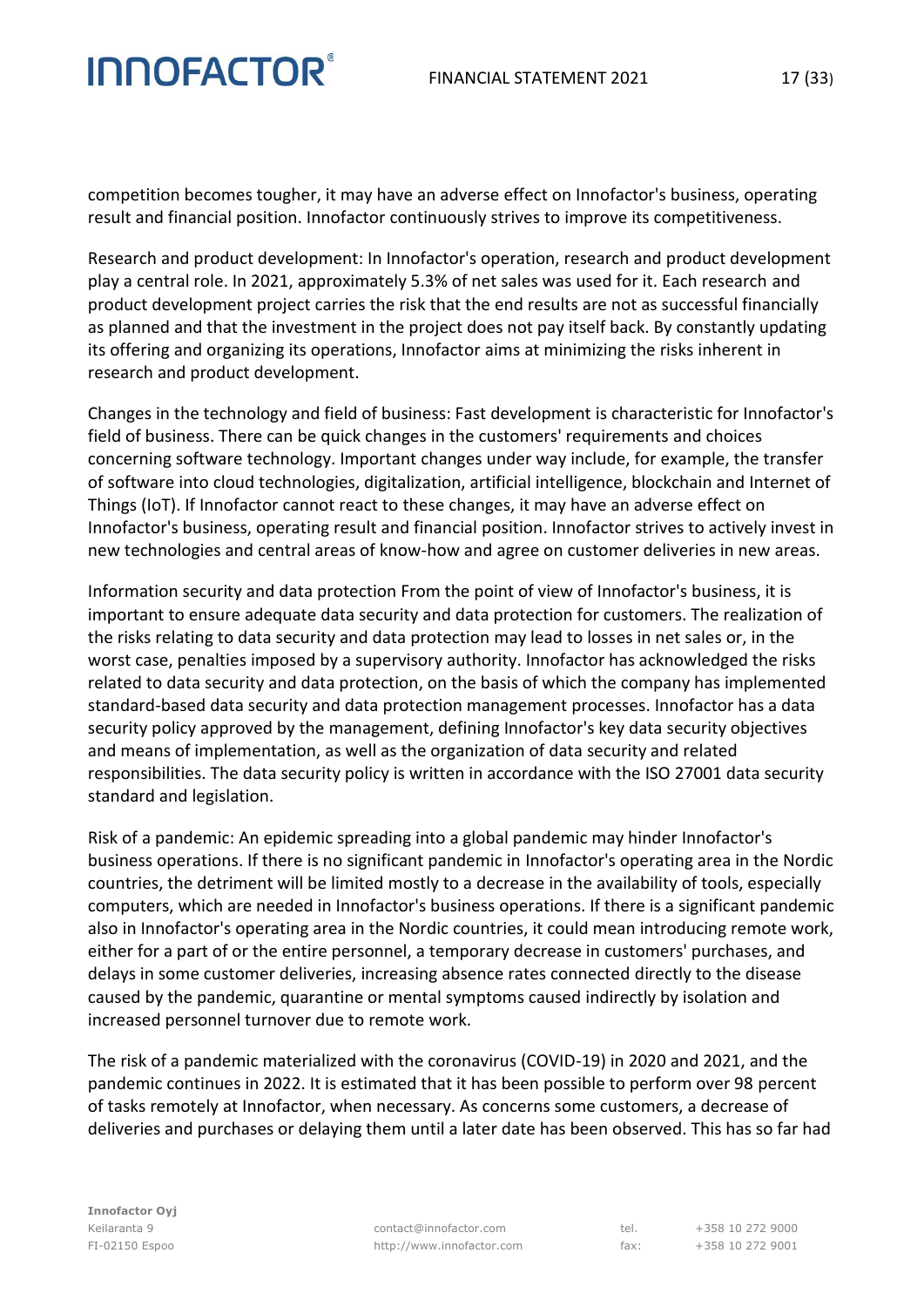a minor effect on Innofactor's business. In 2021, absence increased to some extent, particularly with regard to the indirect effects of the pandemic. The pandemic is also estimated to have caused an increase in personnel turnover after the summer in 2021. The planning of our current operation is based on the presupposition that the effects of the COVID-19 pandemic on Innofactor's business operations will remain minor in 2022 as well.

Reaching the growth goals: Realizing the desired growth requires a growth rate that is clearly faster than the growth in the IT market in general. This has the risk that it cannot be realized in the future, although it has been done often in the past. Also, it is possible that the IT market in Innofactor's market area will not grow or may even shrink. Ensuring growth has a central part in planning Innofactor's operations and setting its goals. Innofactor strives to lessen this operational risk by focusing on the growing Microsoft solution areas, which grow faster than the IT market in general, and by focusing on sales to keep the order backlog on a sufficient level as regards the business operations.

Globalization: In accordance with its strategy, Innofactor is seeking for more growth also in the global markets, outside of Finland, especially in the Nordic countries. Global operations typically always involve higher risks than operation at home. Innofactor strives to make sure that the investments in becoming a global player will not be so great that it would jeopardize the Group's ability to make profit and to grow. Additionally, the company strives to create a management model, common processes and systems that will decrease the risks in global operations.

Uncertainties and risks related to acquisitions: The growth has partly been based on acquisitions. With acquisitions, there are uncertainties about finding suitable companies to acquire and in making the acquisitions at the desired price level and schedule. If acquisitions cannot be made as planned, the growth goal may be jeopardized. In acquisitions, Innofactor focuses on high-level know-how and good processes. Each acquisition, after it has been made, also carries some risks, which include the success of the integration, the stability of the key personnel, formation of the business value, and possible related needs for depreciations. Innofactor's strategy is primarily based on integrating the acquired companies in a fast schedule as part of the whole in the country in question. Innofactor invests in the integration process.

Success of the organizational changes: Rapid growth may occasionally require making significant changes in the organization. Starting a new organization typically includes challenges before the desired improvement in operation can be achieved. Typically, the operation can be at least restored to the previous level of efficiency within a few months from starting the new organization. If the improvement in operation for some parts does not take place within the planned schedule, there is a risk that it will not happen at all or that the delay may lead to extra costs or loss of net sales. The reasons for this include, for example, incorrect planning in placing units and personnel. Innofactor strives to pay attention to controlling organization changes and to prepare for them also financially.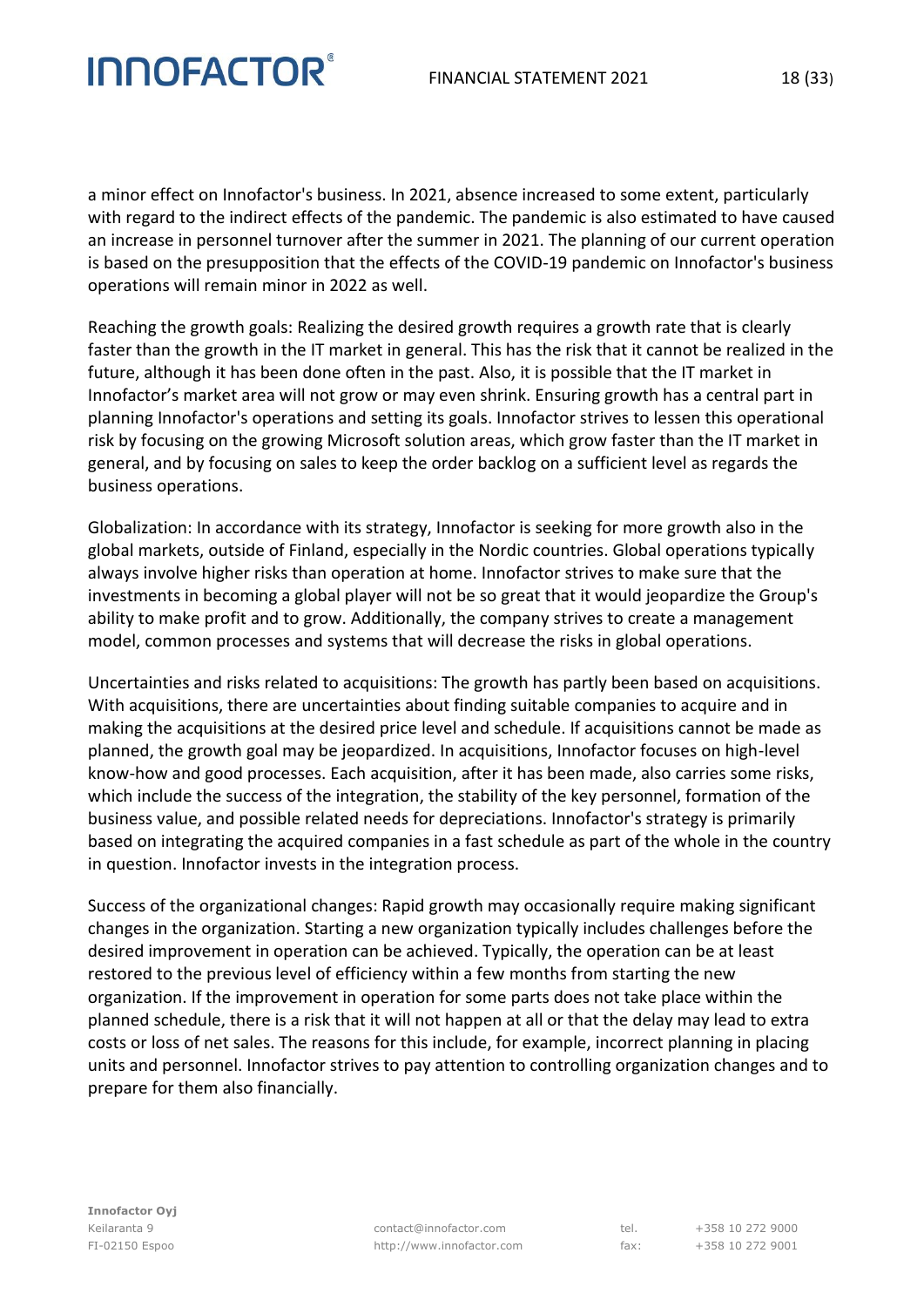#### **Financial risks**

General financial uncertainty and changes in the customers' financial situations affect customers' investment decisions and purchasing policies. It is possible that changes in the general financial situation will be reflected in Innofactor's customers' software purchases by delaying the decisionmaking or timing of purchases.

Financing risks: In its normal business operations, the Innofactor Group is susceptible to normal financing risks. In total at the end of the review period, Innofactor had approximately EUR 6.6 million in interest bearing debts to financial institutions, which have been taken out to finance acquisitions and working capital. Of the debts, approximately EUR 4.7 million is non-current and approximately EUR 1.9 million current liabilities. Additionally, the company had lease liabilities in accordance with the IFRS 16 standard (leases for the duration of fixed-term leases) for EUR 3.3 million, of which EUR 1.7 million was current and EUR 1.6 million non-current. The total of interest-bearing liabilities was EUR 9.8 million. Innofactor is committed to the following covenants: Equity ratio calculated every 6 months is at least 38% until June 30, 2022 and 40% afterwards; interest bearing liabilities calculated every 6 months divided by the 12-month operating margin (EBITDA) is a maximum of 2.75 until June 30, 2022, and 2.5 afterwards; and certain other normal conditions for loans. The goal of managing the financing risks is to minimize the negative effects of the changes in the financial markets to the result of the Group. Financing risk management has been centralized to the CFO, who is responsible for the Group's financing and regularly reports to the company's Executive Board, CEO, and Board of Directors. It is possible that, in the future, the Group will not get the financing it needs and this would have a negative effect on the Group's business and its development, especially on making acquisitions.

Interest risk: An interest risk in mainly due to the Group's short-term and long-term loans and the derivatives used for protecting them. Loans with fluctuating rates pose an interest risk to the Group's cash flow. This risk is decreased, for example, by using interest rate swap agreements.

Exchange rate risk: The Innofactor Group operates globally and is susceptible to risks related to the currencies of the countries in which it operates. Changes in exchange rates, especially the rates of Swedish krona and Norwegian krone, affect the Group's net sales and profitability as Innofactor has significant operations based on Swedish krona and Norwegian krone. The exchange rate risk is mainly due to the assets and liabilities registered in the balance sheet and the net investments made in the subsidiaries abroad. Also, the business contracts made by subsidiaries pose an exchange rate risk, although these contracts are mainly made in the currency the business unit uses in its operation. The management of exchange rate risks in the Group aims at minimizing the uncertainty that changes in exchange rates cause in the result through cash flows and assessment of receivables and liabilities.

Risks related to the cash position: The Innofactor Group handles management of liquid assets with the help of centralized payments and cash management. The Group strives for continuous monitoring and assessment of the needed business financing in order to ensure that the Group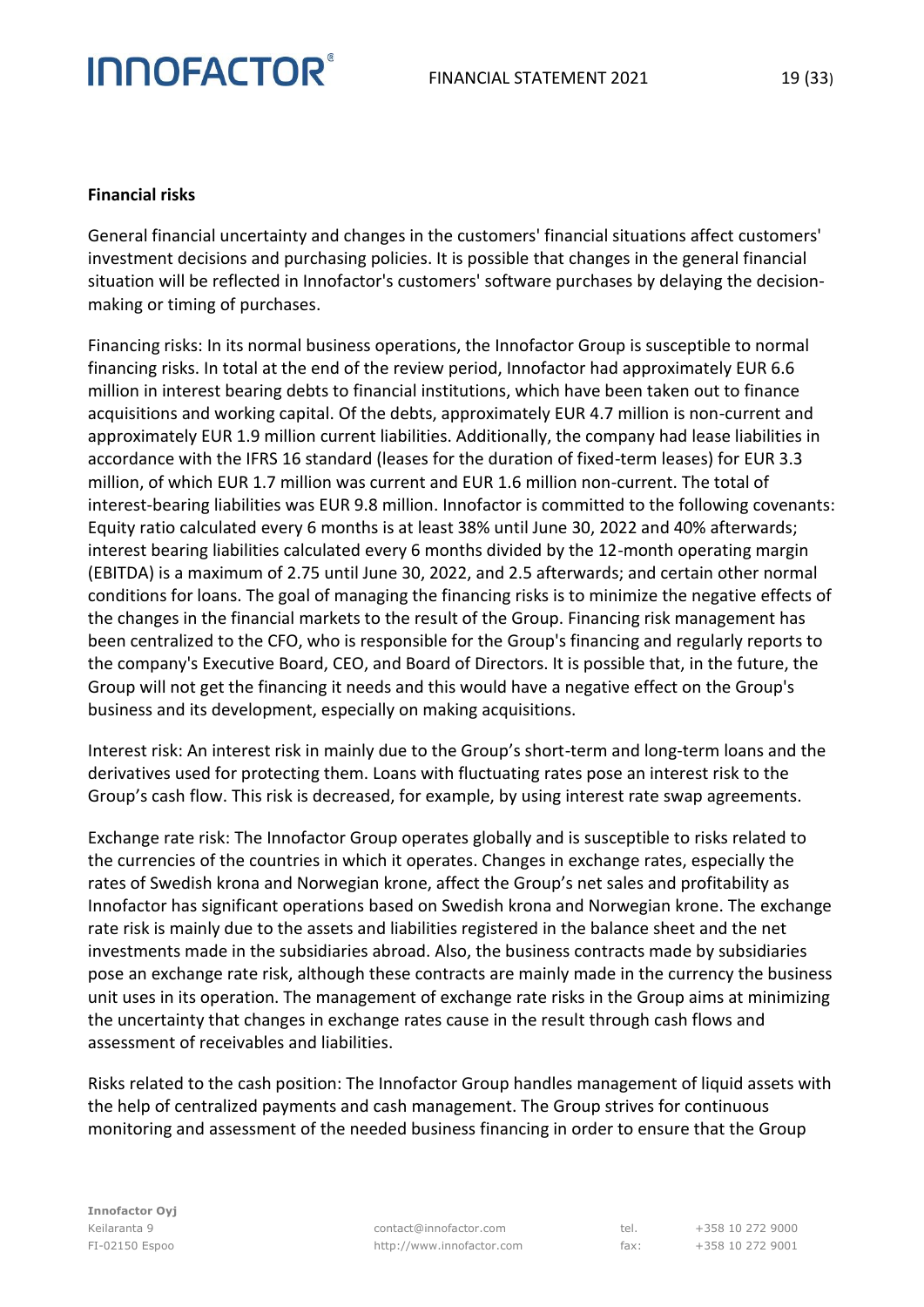#### FINANCIAL STATEMENT 2021 20 (33)

# **INNOFACTOR®**

has enough liquid assets in its use. Additionally, the Group has checking account limits with an overdraft facility in order to cover any seasonal variations in liquid assets. Excess cash balance is placed on savings accounts or funds with capital guarantee.

Risks related to receivables from projects: A large part of Innofactor's net sales comes from project business. A significant part of projects consists of long-term projects in which scheduled payments and their terms may be agreed on with the customer beforehand. When Innofactor performs work in customer projects, which is scheduled to be invoiced afterwards, project receivables are accrued. Especially in public administration projects, scheduled payments often take place nearer to the end of the project, which means increased project receivables and related risks. In customer negotiations, Innofactor pays special attention to scheduling the payments and the size of payments, and in customer projects, to project management and steering in accordance with the scheduled payments. Project receivables are monitored regularly.

Credit risk: Credit decisions related to sales receivables are monitored centrally by the Group's management. Large part of Innofactor's cash flow comes through established customer relationships as payments from the public sector and financially sound companies, which have not presented essential credit risks in the past, and the Group has not suffered any significant credit losses. Should credit risks realize, it would weaken the Group's financial standing and liquidity. Sales receivables are monitored regularly.

Risks related to deferred tax assets: Innofactor's balance sheet includes deferred tax assets that are based on previous financial periods. Should the company's profitability decrease significantly in the long run, it is possible that the Group would not be able to utilize in full the receivables currently activated in the balance sheet.

#### **Acquisitions and changes in the Group structure**

There were no changes in the group structure during the review period.

#### **Events after the review period**

On January 4, 2022, Innofactor announced in a stock exchange release that it had completed the share repurchase program. Repurchases of treasury shares began on October 26, 2021, and ended on January 5, 2022. During this period, Innofactor acquired 800,000 treasury shares at an average price of EUR 1.5045. The shares were acquired at the current market price in public trading arranged by Nasdaq Helsinki Ltd.

On January 18, 2022, Innofactor announced in a stock exchange release that the Ministry of Social Affairs and Health selected Innofactor in a public procurement competition as the provider of the Case Management, Document Management, Services and Reference Price Information System and the related maintenance and further development tasks of the Pharmaceuticals Pricing Board. The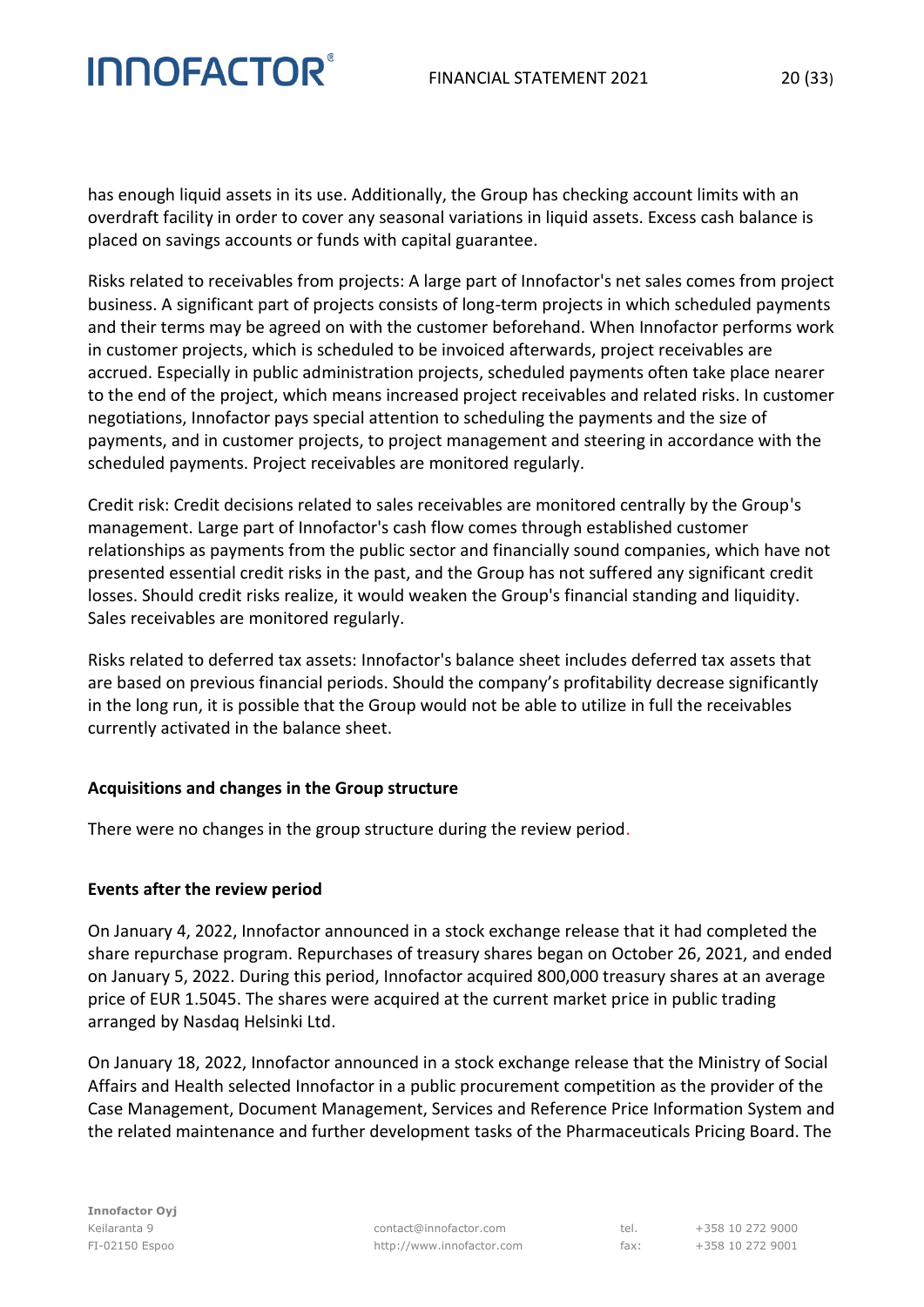total value of the procurement (excluding VAT) stated by the Ministry of Social Affairs and Health in the procurement decision for the four-year contract period is approximately EUR 1,190,000.

On January 20, 2022, Innofactor announced in a stock exchange release that the Housing Finance and Development Centre of Finland (ARA) had selected Innofactor in a public procurement competition as the supplier of the Sequence Number Register. The procurement includes the planning and implementation of the Sequence Number Register, the support, maintenance and further development services for the implemented solution, as well as system operation and control. The solution is based on Microsoft Azure cloud services. Innofactor's share of the total value of the procurement is approximately EUR 680,000. The minimum agreement period is three years.

On February 16, 2022, Innofactor announced in a stock exchange release that The Finnish Safety and Chemicals Agency (Tukes) selected Innofactor in a public procurement competition as a supplier of the "Agile development of services, servicing and maintenance" section of the framework agreement on IT system development and maintenance. The framework agreement includes three sections, for which a total of four framework agreement suppliers were selected. For the section "Agile development of services, servicing and maintenance", a total of two framework agreement suppliers were selected. The Agile development of services, servicing and maintenance section focuses on the implementation of Tukes' systems in accordance with an agile approach, service validation, the servicing and maintenance of applications, and processing and repair of disruptions. The anticipated total value of the procurement (excluding VAT) indicated by Tukes in the procurement decision for all three sections of the frame agreement is approximately EUR 6.8 million. The duration of the framework agreement is four years, plus an option for two additional years.

Innofactor had no other significant events after the end of the review period.

#### **Board of Directors' Proposal on the Distribution of Profits**

Innofactor is a growing company and intends to use its operating profit on actions promoting growth, for example, on realizing mergers. According to the dividend policy, Innofactor aims to pay a dividend regularly each year. The target is to pay about half of the result for the financial period in dividends, taking into account the company's financial position, possible corporate reorganizations, and other development needs. For 2021, the Group's result for the financial period was EUR 4,503,784.55. In making the proposal on the dividend, the Board of Directors takes into account the company's financial situation, profitability and near-term outlook.

At the end of the financial period 2021, the distributable assets of the Group's parent company amounted to EUR 27,016,921.29.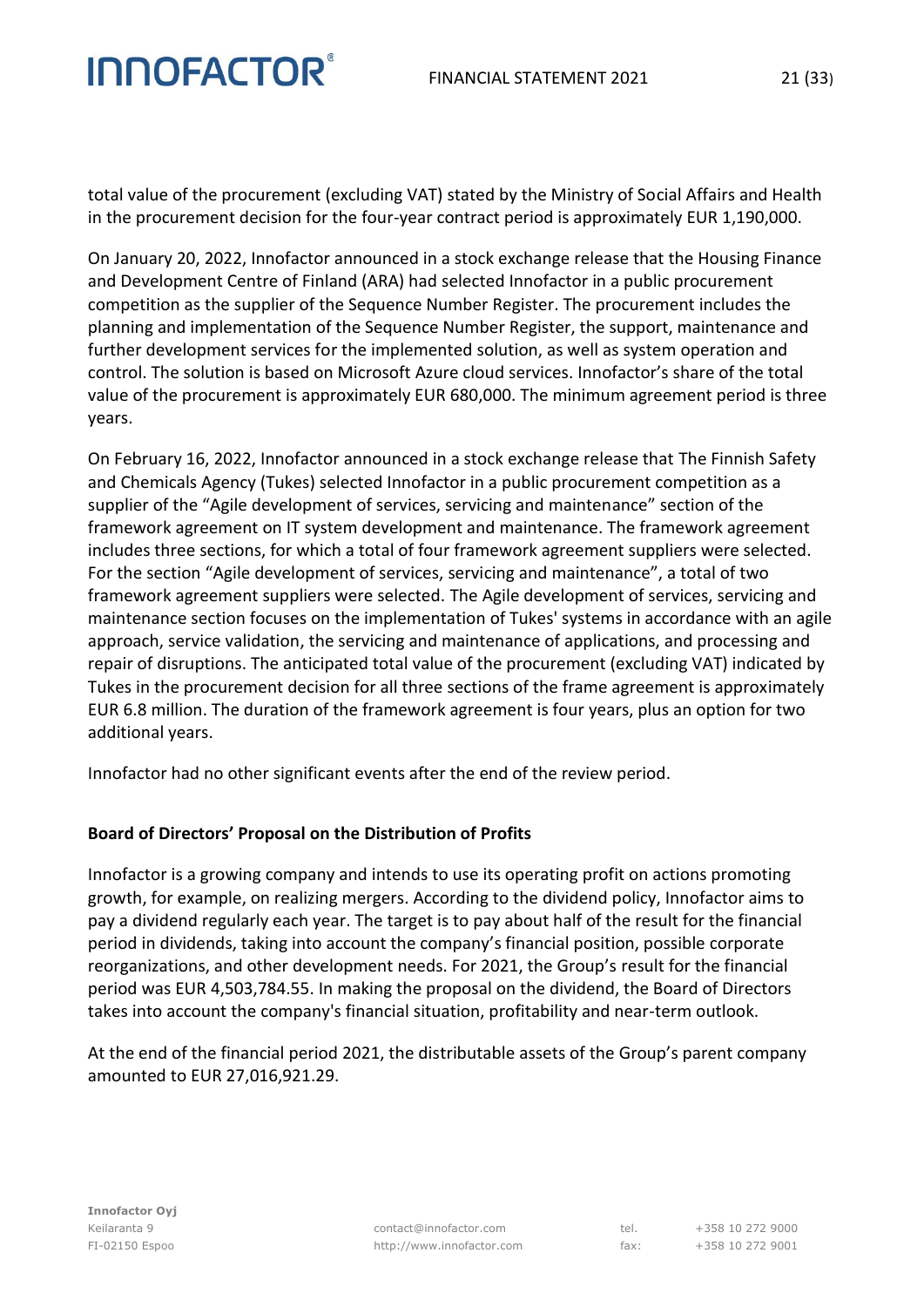The Board of Directors proposes that Innofactor Plc distributes EUR 0.08 per share as a repayment of capital.

The Board of Directors further proposes that the Annual General Meeting authorize the Board to decide on a repayment of capital amounting to a maximum of EUR 3,279,058 (EUR 0.08 per share, taking into account the share issue authorization proposed to the Board of Directors).

Espoo, February 17, 2022

**INNOFACTOR®** 

INNOFACTOR PLC

Board of Directors

Additional information: CEO Sami Ensio, Innofactor Plc tel. +358 50 584 2029 [sami.ensio@innofactor.com](mailto:sami.ensio@innofactor.com)

#### **Briefings concerning the financial statement of January 1–December 31, 2021**

Innofactor Plc will publish its 2021 Financial Statements Bulletin and Interim Report October– December 2021 (Q4) on Thursday, February 17, 2022, at approximately 9:00 am Finnish time.

A video conference call for media, investors and analysts will be held in Finnish on the same day beginning at 10:00. The corresponding video conference in English will be held at noon Finnish time. The report will be presented by CEO Sami Ensio and CFO Markku Puolanne.

Please register for the conferences beforehand by sending email to [ir@innofactor.com.](mailto:ir@innofactor.com) The participation link will be sent via e-mail to the registered participants the day before the conference.

Presentation materials will be available on Innofactor website after the conferences.

#### **Financial releases in 2022**

The annual report for 2021 will be published on the company's website on Thursday, March 10, 2022.

The Annual General Meeting will be held on Thursday, March 31, 2022, at 9:00 Finnish time.

The schedule for financial releases in 2022 is as follows: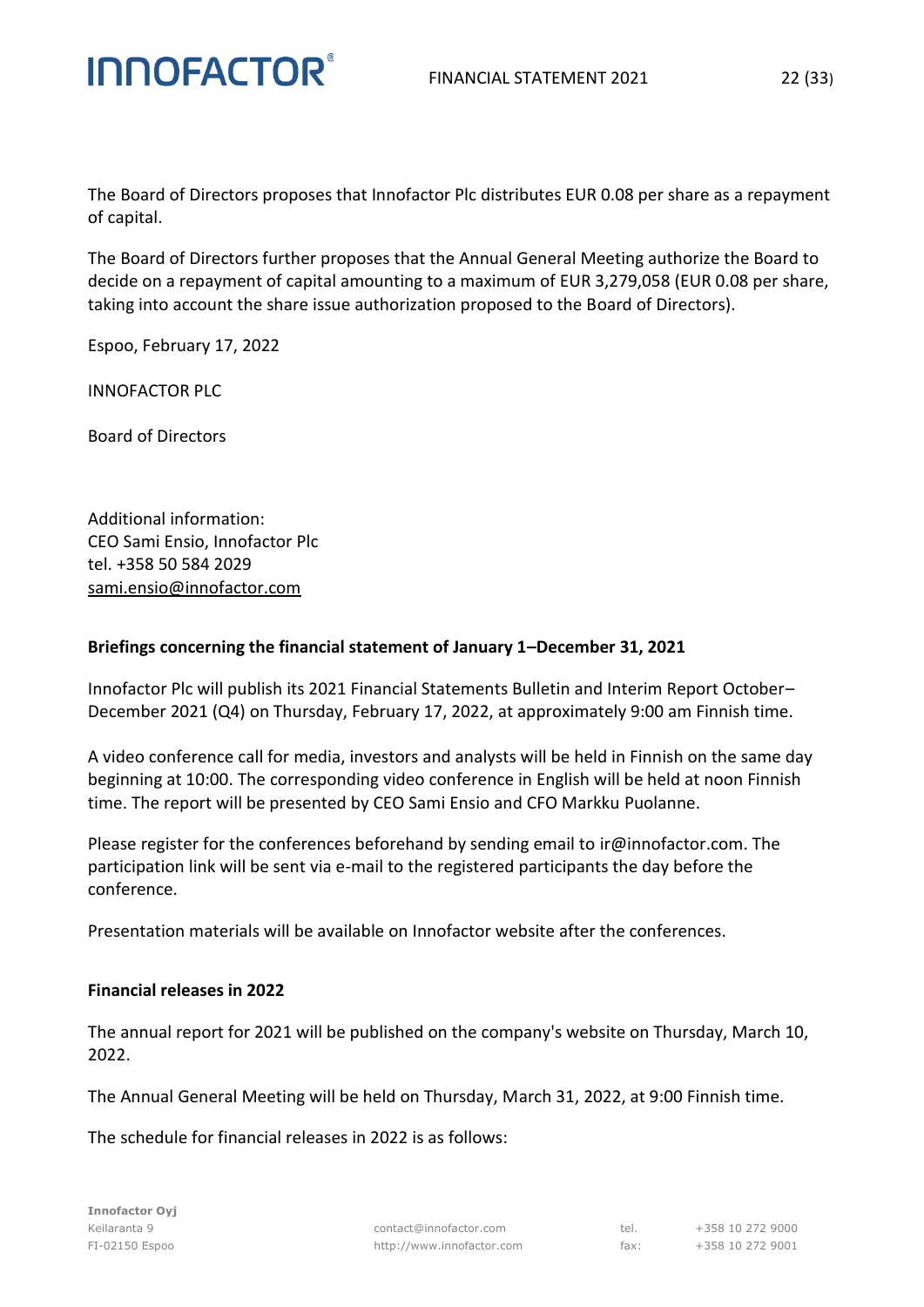- Interim report January–March 2022 (Q1) on Tuesday, April 26, 2022
- Half-Yearly Report January–June 2022 (Q2) on Thursday, July 21, 2022
- Interim report January–September 2022 (Q3) on Tuesday, October 25, 2022

Distribution: NASDAQ Helsinki Main media [www.innofactor.com](http://www.innofactor.fi/)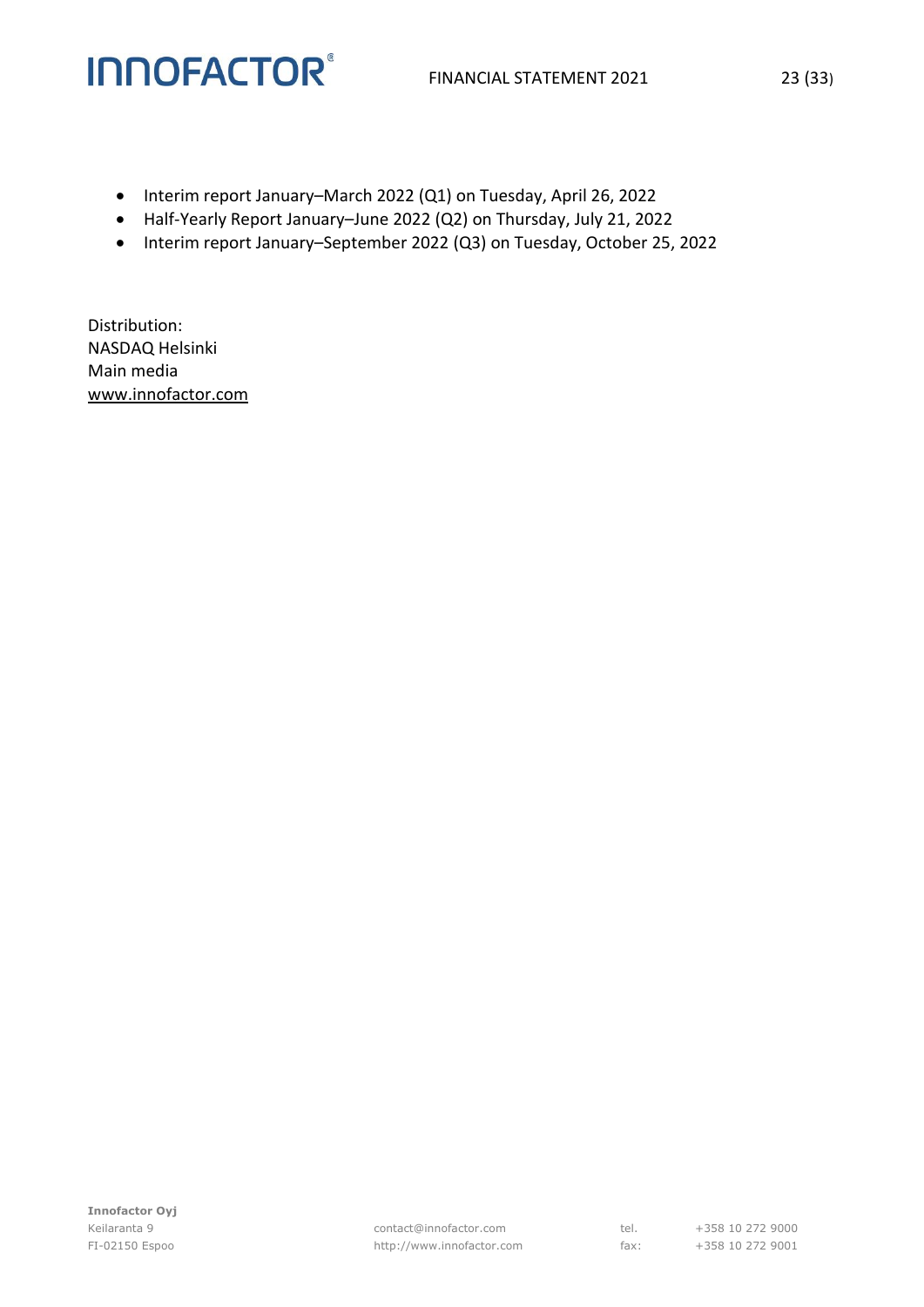#### **Financial statement summary and notes January 1–December 31, 2021 (IFRS)**

#### **Accounting policies**

Innofactor operates on a single segment, offering software, systems and related services.

This financial statement has been drafted in accordance with the IAS 34 Interim financial reporting standard.

The financial statement adheres to the same accounting policies and calculation methods as the last annual financial statement 2020. However, as of January 1, 2021, the Group has introduced the new or renewed IFRS standards and IFRIC interpretations published by IASB as mentioned in the accounting policies section of the financial report 2020. The principles for calculating the key figures and the calculation formulas have not been changed, and they have been presented in an appendix to this report.

In addition to the IFRS key figures, Innofactor publishes certain alternative key figures in order to present the financial development of the actual business operations and to improve comparisons between different periods. Acquisitions are a central part of Innofactor's strategy. Depreciations of intangible rights resulting from acquisitions vary greatly depending on how valuable the customer contracts and technology of the acquired company are estimated to be and also in what kind of schedule the resulting intangible rights will be depreciated. For this reason, the company's view is that instead of operating profit, the primary measure for profitability should be the operating margin (EBITDA), because it is not affected by the said depreciation. In addition to the operating margin, the company also publishes the following figures adjusted for the above-mentioned depreciations: the operative business result, operative business result before taxes, operative result, and operative result per share. Depreciations related to acquisitions, adjusted from the above-mentioned key figures, in the period January 1–December 31, 2021, were EUR 464 thousand (2020: 1,894).

Other alternative key figures used by Innofactor are equity ratio, net gearing, return on investment, return on equity, and net sales per person. The formulas for calculating the other alternative key figures are presented at the end of this report.

Drafting a financial statement in accordance with the IFRS standards requires the management of Innofactor to use estimates and presuppositions, which affect the amounts of assets and debts at the time of drafting the balance sheet and the amounts of earnings and costs for the review period. The application of the accounting policies also requires judgment. As estimates and presuppositions are based on the views held at the time of drafting the statement, they contain risks and uncertainty factors. The actual figures may deviate from the estimates and presuppositions. The figures of the profit and loss statement and the balance sheet are figures for the Group. The figures of the statement have been rounded, so the sum of individual figures may differ from the sum presented.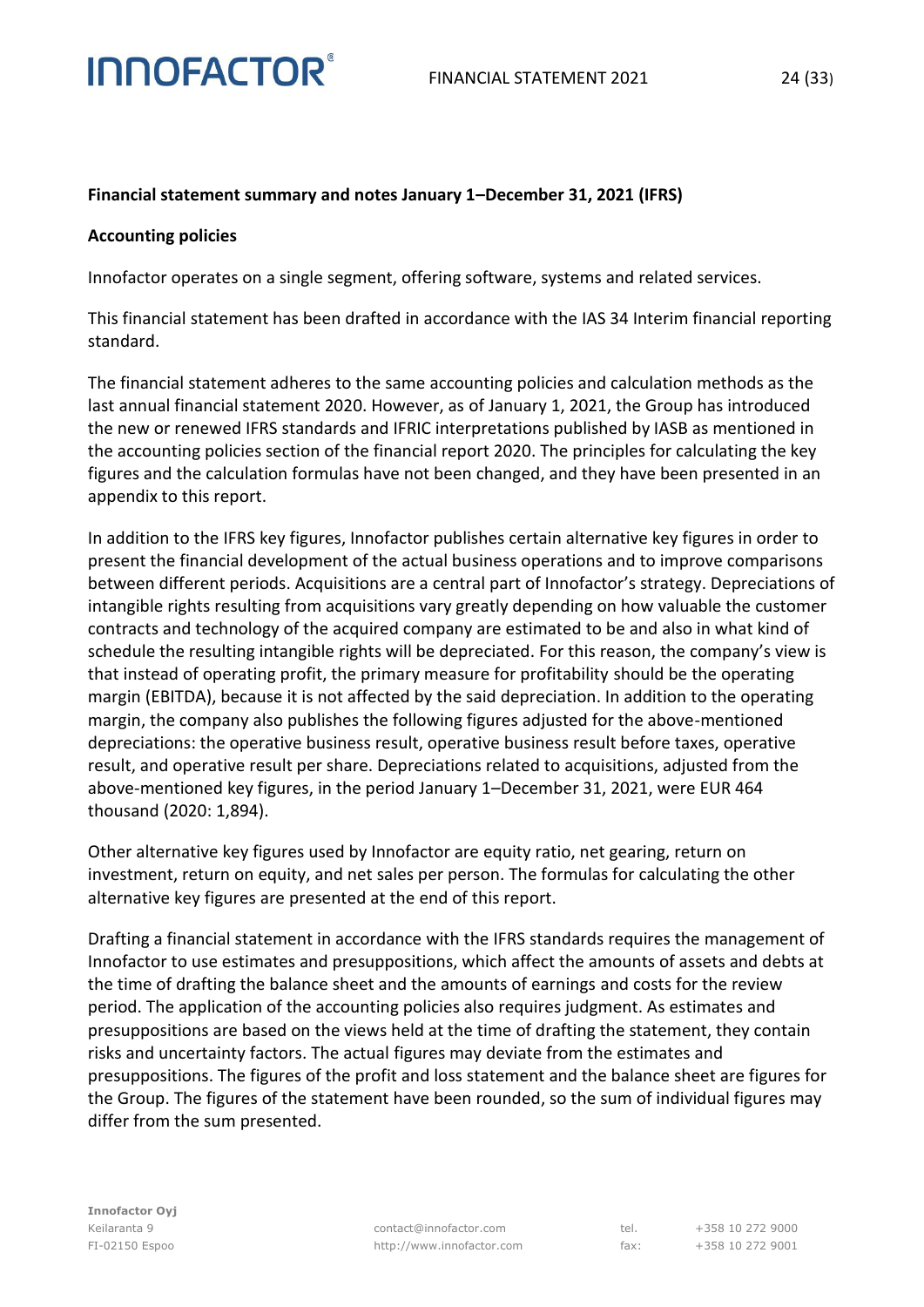The figures in the financial statement have not been audited.

### **Comprehensive consolidated profit and loss statement, IFRS**

| <b>EUR thousand</b>                                                                            | Oct 1-Dec<br>31, 2021 | Oct 1-Dec<br>31, 2020 | Jan 1-Dec<br>31, 2021 | Jan 1-Dec 31,<br>2020 |
|------------------------------------------------------------------------------------------------|-----------------------|-----------------------|-----------------------|-----------------------|
| Net sales                                                                                      | 17,530                | 18,252                | 66,364                | 66,164                |
| Other operating income                                                                         | 91                    | 87                    | 2,681                 | 282                   |
| Materials $(-)$                                                                                | $-2,298$              | $-1,703$              | $-8,874$              | $-6,214$              |
| Employee benefit expenses (-)                                                                  | $-11,457$             | $-11,895$             | $-43,453$             | $-43,551$             |
| Depreciation $(-)$                                                                             | $-1,139$              | $-1,181$              | $-3,592$              | $-4,663$              |
| Other operating expenses $(-)$                                                                 | $-2,203$              | $-3,156$              | $-6,607$              | $-9,518$              |
| <b>Operating profit/loss</b>                                                                   | 523                   | 404                   | 6,519                 | 2,501                 |
| Financial income                                                                               | $-1$                  | 766                   | 359                   | 1,329                 |
| Financial expenses $(-)$                                                                       | $-191$                | $-219$                | $-1,148$              | $-1,780$              |
| Profit/loss before taxes                                                                       | 330                   | 951                   | 5,730                 | 2,050                 |
| Income taxes                                                                                   | $-34$                 | $-694$                | $-1,226$              | $-288$                |
| Profit/loss for the financial period                                                           | 297                   | 257                   | 4,504                 | 1,761                 |
| Distribution of the result                                                                     |                       |                       |                       |                       |
| To shareholders of the parent company                                                          | 297                   | 257                   | 4,504                 | 1,761                 |
| To non-controlling interests                                                                   | 0                     | 0                     | 0                     | $\bf{0}$              |
| Other comprehensive income                                                                     |                       |                       |                       |                       |
| Items that may be later recognized                                                             |                       |                       |                       |                       |
| in profit or loss:                                                                             |                       |                       |                       |                       |
| <b>Exchange differences</b>                                                                    | 39                    | $-319$                | 97                    | $-462$                |
| <b>Total comprehensive income</b>                                                              | 336                   | $-62$                 | 4,601                 | 1,299                 |
| Distribution of the comprehensive income                                                       |                       |                       |                       |                       |
| To shareholders of the parent company                                                          | 336                   | $-62$                 | 4,601                 | 1,299                 |
| To non-controlling interests                                                                   | 0                     | $\pmb{0}$             | $\bf{0}$              | 0                     |
| Earnings per share calculated from the profit attributable to equity holders<br>of the parent: |                       |                       |                       |                       |
| basic earnings per share (EUR)                                                                 | 0.0080                | 0.0069                | 0.1208                | 0.0471                |

Keilaranta 9 **contact@innofactor.com** tel. +358 10 272 9000 FI-02150 Espoo http://www.innofactor.com fax: +358 10 272 9001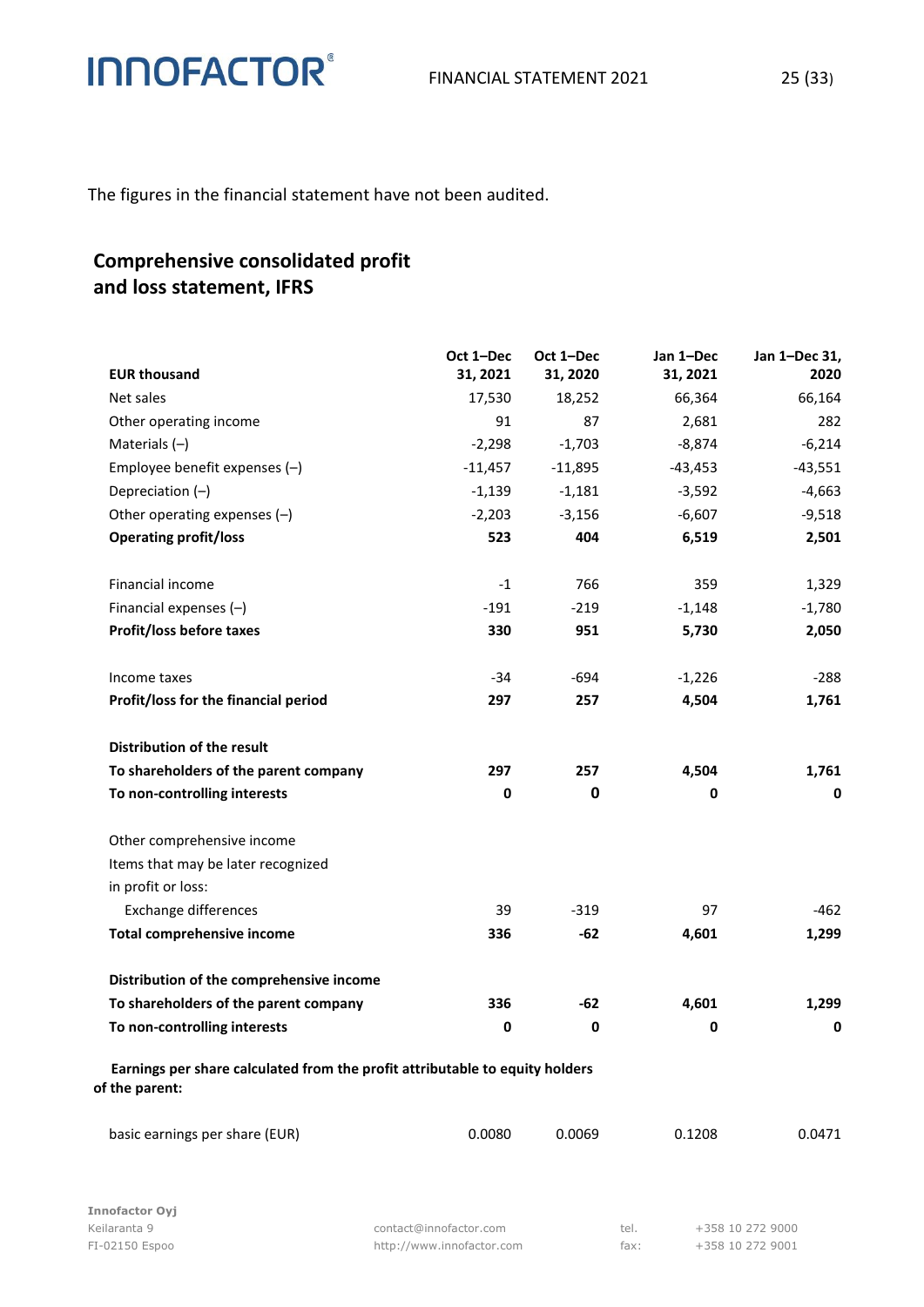

### **Consolidated balance sheet, IFRS**

#### **ASSETS**

| <b>EUR thousand</b>         |        | Dec 31, 2021 Dec 31, 2020 |
|-----------------------------|--------|---------------------------|
| <b>Non-current assets</b>   |        |                           |
| Tangible assets             | 535    | 473                       |
| Right-of-use assets         | 3,166  | 3,865                     |
| Goodwill                    | 26,393 | 26,531                    |
| Other intangible assets     | 633    | 2,084                     |
| Shares and holdings         | 5      | 5                         |
| Receivables                 | 129    | 245                       |
| Deferred tax assets         | 4,830  | 6,413                     |
| <b>Non-current assets</b>   | 35,691 | 39,616                    |
| <b>Current assets</b>       |        |                           |
| Trade and other receivables | 13,403 | 13,925                    |
| Cash and cash equivalents   | 1,963  | 3,066                     |
| <b>Current assets</b>       | 15,366 | 16,991                    |
| <b>TOTAL ASSETS</b>         | 51,057 | 56,607                    |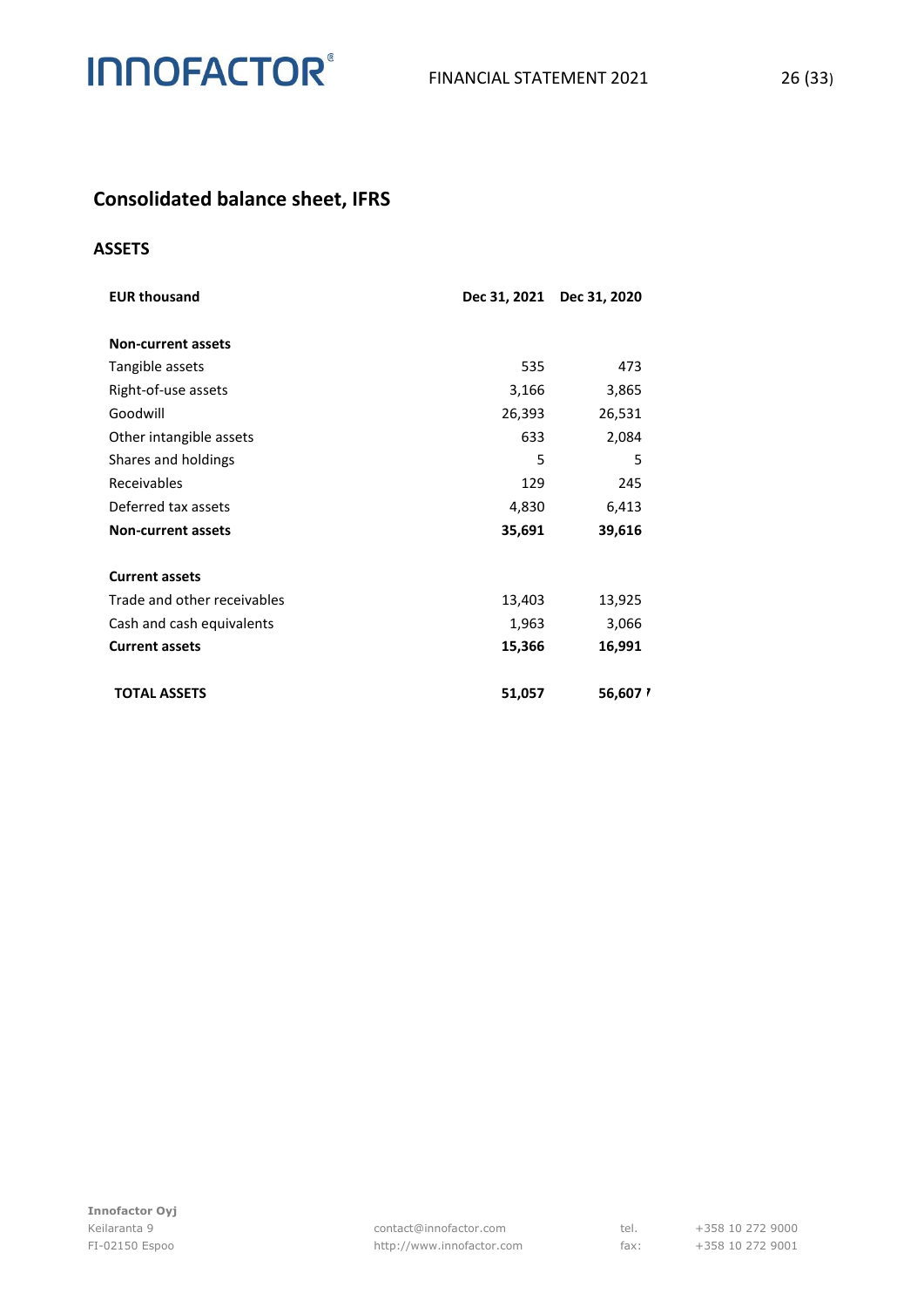### **Shareholders' equity and liabilities**

| <b>EUR thousand</b>                            | Dec 31, 2021 | Dec 31, 2020 |
|------------------------------------------------|--------------|--------------|
| Share capital                                  | 2,100        | 2,100        |
| Share premium reserve                          | 72           | 72           |
| Other reserves $(+/-)$                         | 59           | 59           |
| Fund for invested unrestricted equity          | 20,174       | 20,921       |
| Retained earnings                              | 5496         | 1739         |
| Own shares                                     | $-1,146$     | 0            |
| <b>Exchange differences</b>                    | $-1,351$     | $-1,448$     |
| Equity attributable to the shareholders of the |              |              |
| parent company                                 | 25,404       | 23,444       |
| Non-controlling interest                       | 0            | 0            |
| Total shareholders' equity                     | 25,404       | 23,444       |
| <b>Non-current liabilities</b>                 |              |              |
| Loans from financial institutions              | 4,683        | 8,890        |
| Lease liabilities                              | 1,658        | 2,218        |
| Deferred tax liabilities                       | 1,487        | 1,824        |
| Long-term liabilities total                    | 7,828        | 12,933       |
| <b>Current liabilities</b>                     |              |              |
| Loans from financial institutions              | 1,873        | 2,540        |
| Lease liabilities                              | 1,603        | 1,738        |
| Trade and other payables                       | 14,349       | 15,953       |
| <b>Current liabilities total</b>               | 17,825       | 20,230       |
| <b>Total liabilities</b>                       | 25,653       | 33,163       |
| <b>TOTAL SHAREHOLDERS' EQUITY AND</b>          |              |              |
| <b>LIABILITIES</b>                             | 51,057       | 56,607       |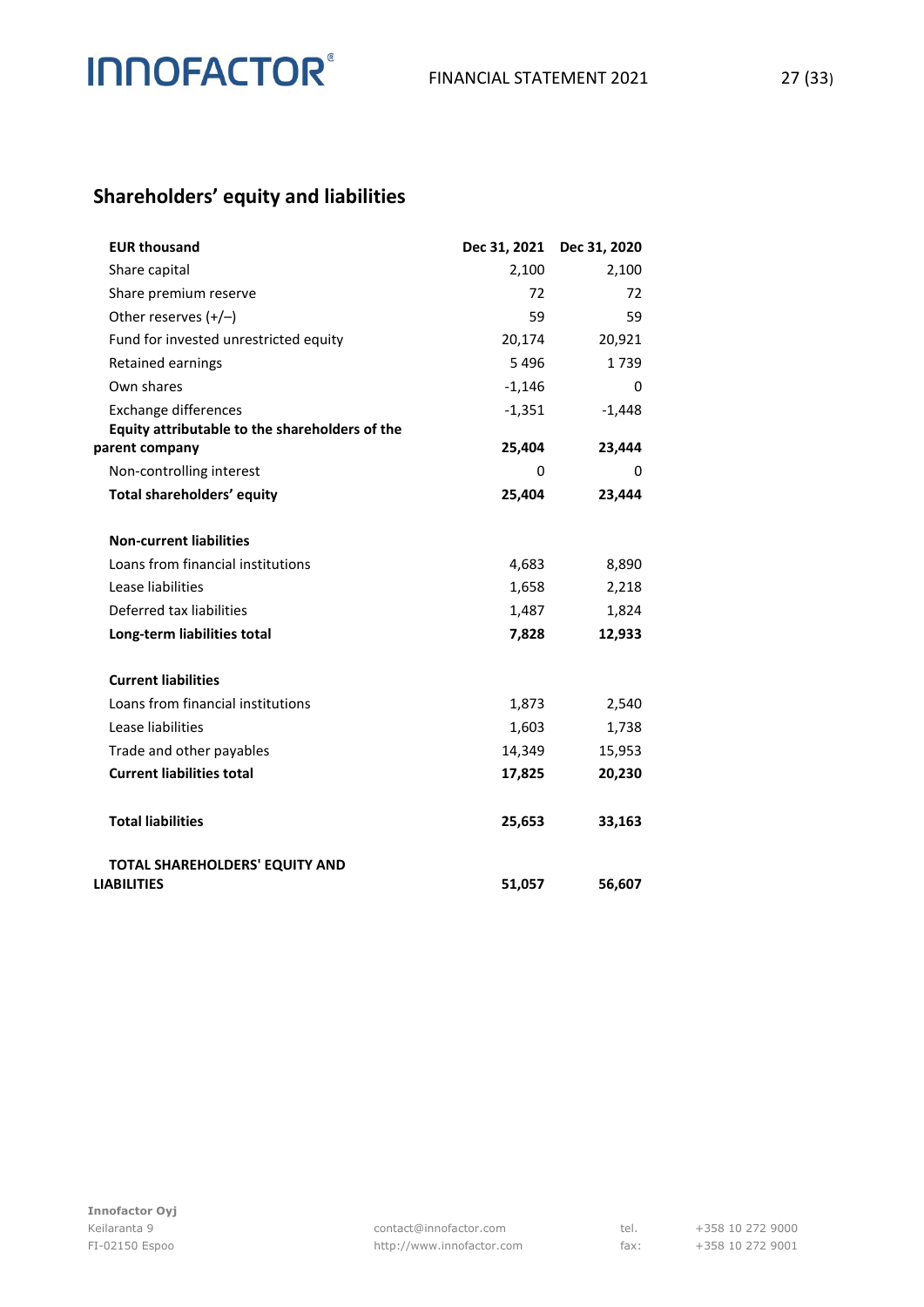### **Consolidated Profit and Loss Statement by Quarter, IFRS**

**INNOFACTOR®** 

|                                    |           |           |           |             | Jan $1-$  |           |                         |           |
|------------------------------------|-----------|-----------|-----------|-------------|-----------|-----------|-------------------------|-----------|
|                                    | Jan 1-Mar | Apr 1-Jun | Jul 1-Sep | Oct 1-Dec   | Mar 31,   |           | Apr 1-Jun Jul 1-Sep 30, | Oct 1-Dec |
| <b>EUR thousand</b>                | 31, 2021  | 30, 2021  | 30, 2021  | 31, 2021    | 2020      | 30, 2020  | 2020                    | 31, 2020  |
| <b>Net sales</b>                   | 17,807    | 17,296    | 13,730    | 17,530      | 17,152    | 16,755    | 14,005                  | 18,252    |
| Other operating income             | 2,569     | 10        | 11        | 91          | 5         | 73        | 117                     | 87        |
|                                    |           |           |           |             |           |           |                         |           |
| Materials $(-)$                    | $-2,233$  | $-2,292$  | $-2,050$  | $-2,298$    | $-1,463$  | $-1,664$  | $-1,384$                | $-1,703$  |
| Employee benefit expenses<br>$(-)$ | $-12,008$ | $-11,387$ | $-8,600$  | $-11,457$   | $-11,395$ | $-11,229$ | $-9,032$                | $-11,895$ |
| Depreciation $(-)$                 | $-848$    | $-824$    | $-780$    | $-1,139$    | $-1,141$  | $-1,179$  | $-1,162$                | $-1,181$  |
|                                    |           |           |           |             |           |           |                         |           |
| Other operating expenses $(-)$     | $-1,477$  | $-1,532$  | $-1,395$  | $-2,203$    | $-2,342$  | $-1,873$  | $-2,147$                | $-3,156$  |
| <b>Operating profit/loss</b>       | 3,809     | 1,272     | 915       | 523         | 816       | 884       | 397                     | 404       |
|                                    |           |           |           |             |           |           |                         |           |
| Financial income                   | 13        | 344       | 4         | $^{\rm -1}$ | 92        | 273       | 198                     | 766       |
| Financial expenses (-)             | $-465$    | $-329$    | $-163$    | $-191$      | $-1,032$  | 39        | $-569$                  | $-219$    |
|                                    |           |           |           |             |           |           |                         |           |
| Profit/loss before taxes           | 3,357     | 1,287     | 755       | 330         | $-123$    | 1,196     | 26                      | 951       |
| Income taxes                       | $-721$    | $-298$    | $-174$    | $-34$       | 327       | 78        | 0                       | $-694$    |
| Profit/loss for the financial      |           |           |           |             |           |           |                         |           |
| period                             | 2,637     | 989       | 581       | 297         | 204       | 1,274     | 27                      | 257       |
|                                    |           |           |           |             |           |           |                         |           |
|                                    |           |           |           |             |           |           |                         |           |
| <b>EBITDA</b>                      | 4,657     | 2,096     | 1,695     | 1,663       | 1,957     | 2,063     | 1,559                   | 1,585     |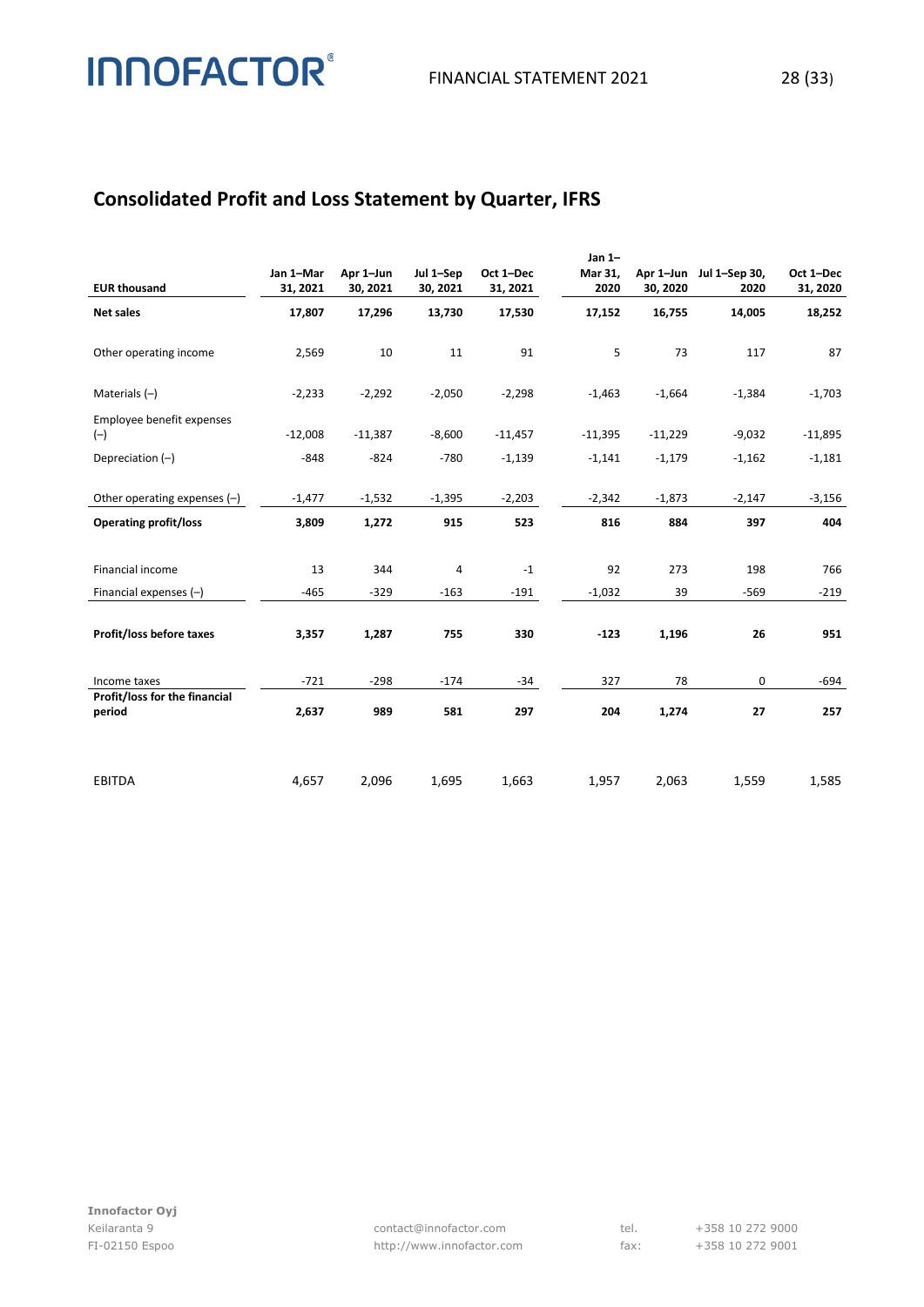### **Statement of change in shareholders' equity, IFRS**

**INNOFACTOR®** 

|                                         |               |                    |                 |                         |               |                             |                 | <b>Total</b><br>shareholde |                          |
|-----------------------------------------|---------------|--------------------|-----------------|-------------------------|---------------|-----------------------------|-----------------|----------------------------|--------------------------|
|                                         |               |                    |                 | <b>Fund for</b>         |               |                             | <b>Exchang</b>  | rs' equity                 |                          |
|                                         |               | <b>Share</b>       |                 | invested                |               |                             | e               | of the                     | Total                    |
| <b>EUR thousand</b>                     | Share capital | premium<br>reserve | Reserve<br>fund | unrestricte<br>d equity | Own<br>shares | <b>Retained</b><br>earnings | differen<br>ces | parent<br>company          | sharehold<br>ers' equity |
| Shareholders' equity                    |               |                    |                 |                         |               |                             |                 |                            |                          |
| Jan 1, 2021                             | 2,100         | 72                 | 59              | 20,921                  | 0             | 1,739                       | $-1,447$        | 23,444                     | 23,444                   |
| Comprehensive                           |               |                    |                 |                         |               |                             |                 |                            |                          |
| income                                  |               |                    |                 |                         |               |                             |                 |                            |                          |
| Result for the                          |               |                    |                 |                         |               |                             |                 |                            |                          |
| financial period                        |               |                    |                 |                         |               | 4,504                       |                 | 4,504                      | 4,504                    |
| Other                                   |               |                    |                 |                         |               |                             |                 |                            |                          |
| comprehensive                           |               |                    |                 |                         |               |                             |                 |                            |                          |
| income:                                 |               |                    |                 |                         |               |                             |                 |                            |                          |
| Exchange                                |               |                    |                 |                         |               |                             |                 |                            |                          |
| differences                             |               |                    |                 |                         |               |                             | 97              | 97                         | 97                       |
| Total comprehensive<br>income           |               |                    |                 |                         |               | 4,504                       | 97              | 4,601                      | 4,601                    |
|                                         |               |                    |                 |                         |               |                             |                 |                            |                          |
| Dividend distribution                   |               |                    |                 |                         |               | $-748$                      |                 | $-748$                     | $-748$                   |
| Repayment of capital<br>Purchase of own |               |                    |                 | $-748$                  |               |                             |                 | $-748$                     | $-748$                   |
| shares                                  |               |                    |                 |                         | $-1,146$      |                             |                 | $-1,146$                   | $-1,146$                 |
| Shareholders' equity                    |               |                    |                 |                         |               |                             |                 |                            |                          |
| December 31, 2021                       | 2,100         | 72                 | 59              | 20,174                  | $-1,146$      | 5,495                       | $-1,351$        | 25,404                     | 25,404                   |
|                                         |               |                    |                 |                         |               |                             |                 |                            |                          |
|                                         |               |                    |                 |                         |               |                             |                 |                            |                          |

| <b>EUR thousand</b>                 | Share capital | <b>Share</b><br>premium<br>reserve | <b>Reserve</b><br>fund | <b>Fund for</b><br>invested<br>unrestricte<br>d equity | Own<br>shares | Retained<br>earnings | Exchang<br>e<br>differen<br>ces | Total<br>shareholde<br>rs' equity<br>of the<br>parent<br>company | Total<br>sharehold<br>ers' equity |
|-------------------------------------|---------------|------------------------------------|------------------------|--------------------------------------------------------|---------------|----------------------|---------------------------------|------------------------------------------------------------------|-----------------------------------|
| Shareholders' equity<br>Jan 1, 2020 | 2,100         | 72                                 | 59                     | 20,921                                                 | 0             | $-22$                | $-985$                          | 22,145                                                           | 22,145                            |
| Comprehensive                       |               |                                    |                        |                                                        |               |                      |                                 |                                                                  |                                   |
| income                              |               |                                    |                        |                                                        |               |                      |                                 |                                                                  |                                   |
| Result for the                      |               |                                    |                        |                                                        |               |                      |                                 |                                                                  |                                   |
| financial period<br>Adjustments for |               |                                    |                        |                                                        |               | 1,761                |                                 | 1,761                                                            | 1,761                             |
| previous financial                  |               |                                    |                        |                                                        |               |                      |                                 |                                                                  |                                   |
| periods                             |               |                                    |                        |                                                        |               | 0                    |                                 | 0                                                                | 0                                 |
| Other                               |               |                                    |                        |                                                        |               |                      |                                 |                                                                  |                                   |
| comprehensive                       |               |                                    |                        |                                                        |               |                      |                                 |                                                                  |                                   |
| income:                             |               |                                    |                        |                                                        |               | 0                    |                                 | 0                                                                | 0                                 |
| Exchange                            |               |                                    |                        |                                                        |               |                      |                                 |                                                                  |                                   |
| differences                         |               |                                    |                        |                                                        |               |                      | $-462$                          | $-462$                                                           | $-462$                            |
| Comprehensive                       |               |                                    |                        |                                                        |               |                      |                                 |                                                                  |                                   |
| income                              |               |                                    |                        | 0                                                      | 0             | 1,761                | $-462$                          | 1,299                                                            | 1,299                             |
| Shareholders' equity                |               |                                    |                        |                                                        |               |                      |                                 |                                                                  |                                   |
| Dec 31, 2020                        | 2,100         | 72                                 | 59                     | 20,921                                                 | 0             | 1,739                | $-1,447$                        | 23,444                                                           | 23,444                            |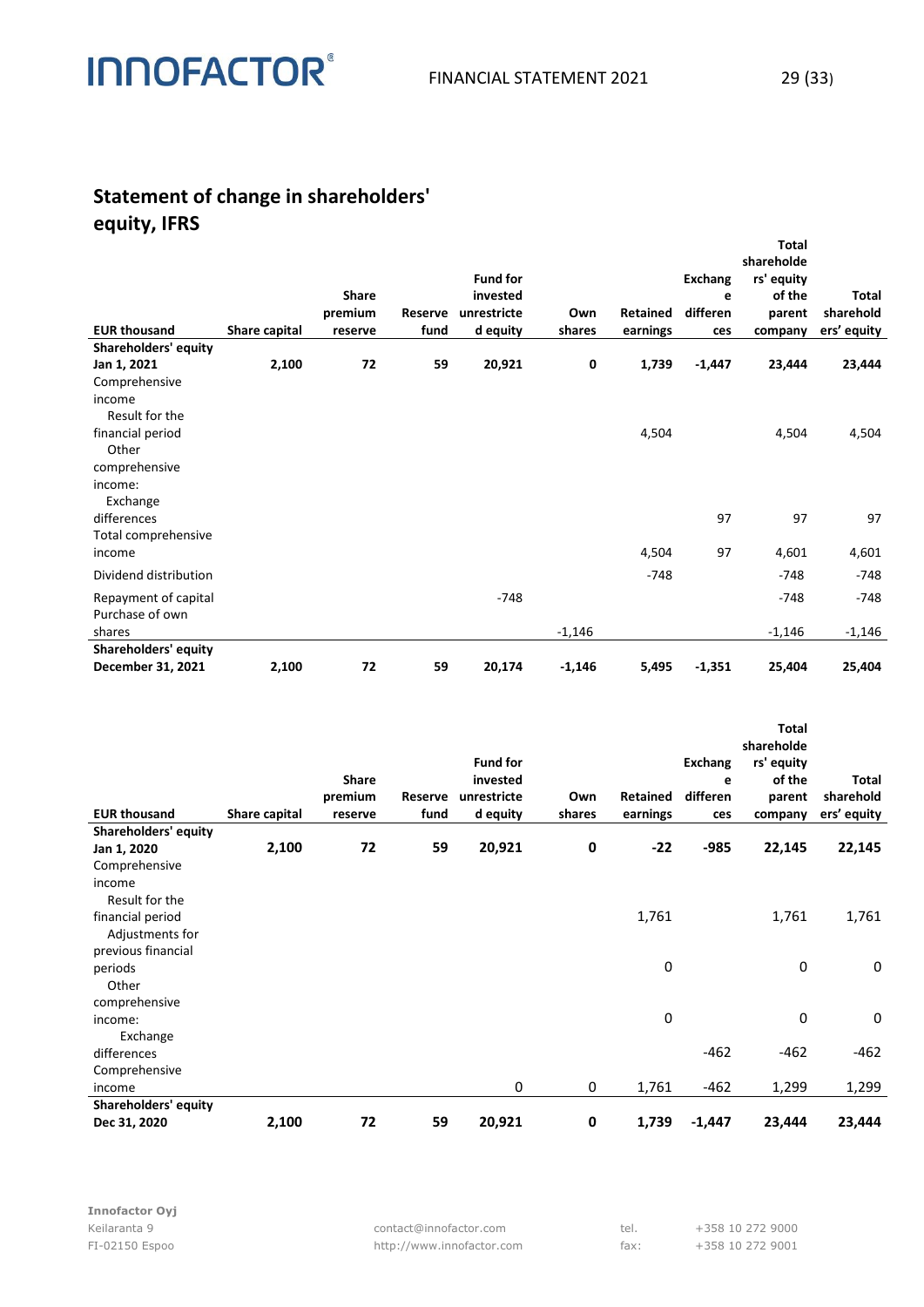### **Consolidated Cash Flow Statement,**

**IFRS**

| <b>EUR thousand</b>                                                           | Jan 1-Dec<br>31, 2021 | Jan 1-Dec 31,<br>2020 |
|-------------------------------------------------------------------------------|-----------------------|-----------------------|
| Cash flow from operating activities                                           |                       |                       |
| Operating profit                                                              | 6,485                 | 2,501                 |
| Adjustments:                                                                  |                       | 0                     |
| Depreciation                                                                  | 3,592                 | 4,663                 |
| Other transactions with no related cash flow:                                 | $-108$                | $-683$                |
| Operating profit before change in working capital                             | 9,968                 | 6,481                 |
| Change in trade and other receivables $(+/-)$                                 | 554                   | -9                    |
| Change in trade and other payables $(+/-)$                                    | $-1,244$              | -813                  |
| Change in working capital                                                     | $-690$                | $-822$                |
| Cash flow from operating activities before<br>financing and income taxes paid | 9,278                 | 5,659                 |
|                                                                               |                       |                       |
| Interest received                                                             | 6<br>-430             | 43<br>-682            |
| Interest paid $(-)$<br>Taxes paid                                             | 0                     | $-10$                 |
| Net cash flow from operating activities                                       | 8,855                 | 5,010                 |
| Investment cash flow                                                          |                       |                       |
| Acquisition of subsidiaries                                                   | 0                     | -97                   |
| Investments in intangible and tangible assets $(-)$                           | $-402$                | $-311$                |
| Receivables from sales                                                        | $-400$                | 0                     |
| Loan receivables repaid                                                       | 159                   | 319                   |
| Net cash flow from investments                                                | $-643$                | -89                   |
| <b>Cash flow from financing</b>                                               |                       |                       |
| Loans withdrawn                                                               | 0                     | 3,000                 |
| Loans paid                                                                    | $-4,873$              | -3,965                |
| Lease liability payments                                                      | $-1,801$              | $-1,853$              |
| Payments of dividend and capital repayment                                    | $-1,496$              | 0                     |
| Purchase of own shares                                                        | $-1,146$              | 0                     |
| Net cash flow from financing                                                  | $-9,316$              | $-2,818$              |
| Change in cash and cash equivalents $(+/-)$                                   | $-1,104$              | 2,103                 |
| Cash and cash equivalents, opening balance                                    | 3,066                 | 963                   |
| Cash and cash equivalents, closing balance                                    | 1,963                 | 3,066                 |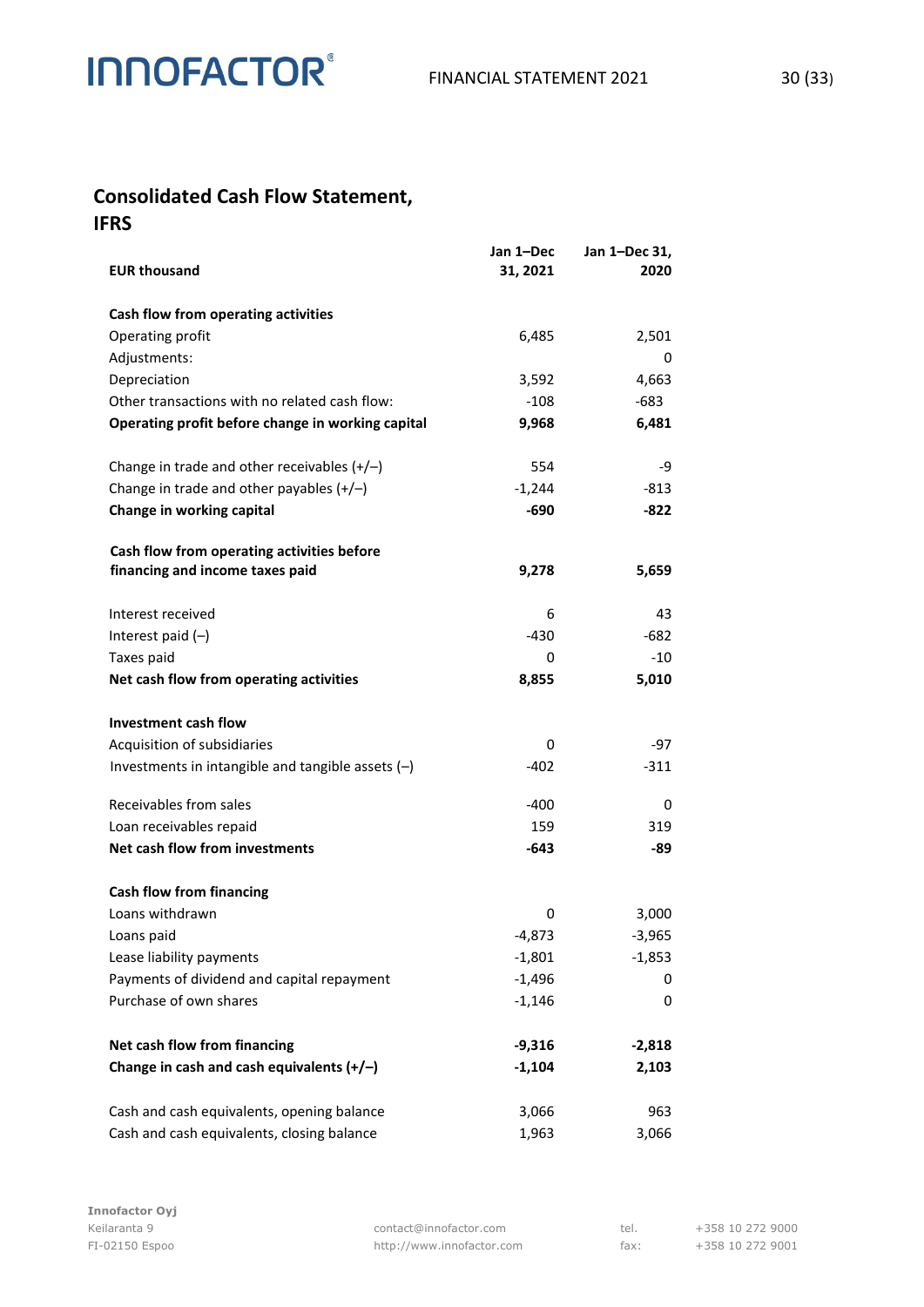

### **Group's commitments and contingent liabilities**

|                                             | Dec 31, |              |
|---------------------------------------------|---------|--------------|
| <b>EUR thousand</b>                         | 2021    | Dec 31, 2020 |
| <b>Collateral given for own commitments</b> |         |              |
| Lease collateral                            | 126     | 156          |
| Mortgages on company assets                 | 16,350  | 17,017       |
| Bank guarantees                             | 310     | 296          |
| <b>Other own liabilities</b>                |         |              |
| Lease liabilities                           |         |              |
| Current lease liabilities                   | 43      | 15           |
| Lease liabilities maturing in 1-5 years     | 25      | 8            |
| <b>Total</b>                                | 68      | 23           |
| <b>Lease liabilities</b>                    |         |              |
| <b>Total</b>                                | 0       | 0            |
| Other own liabilities total                 | 68      | 23           |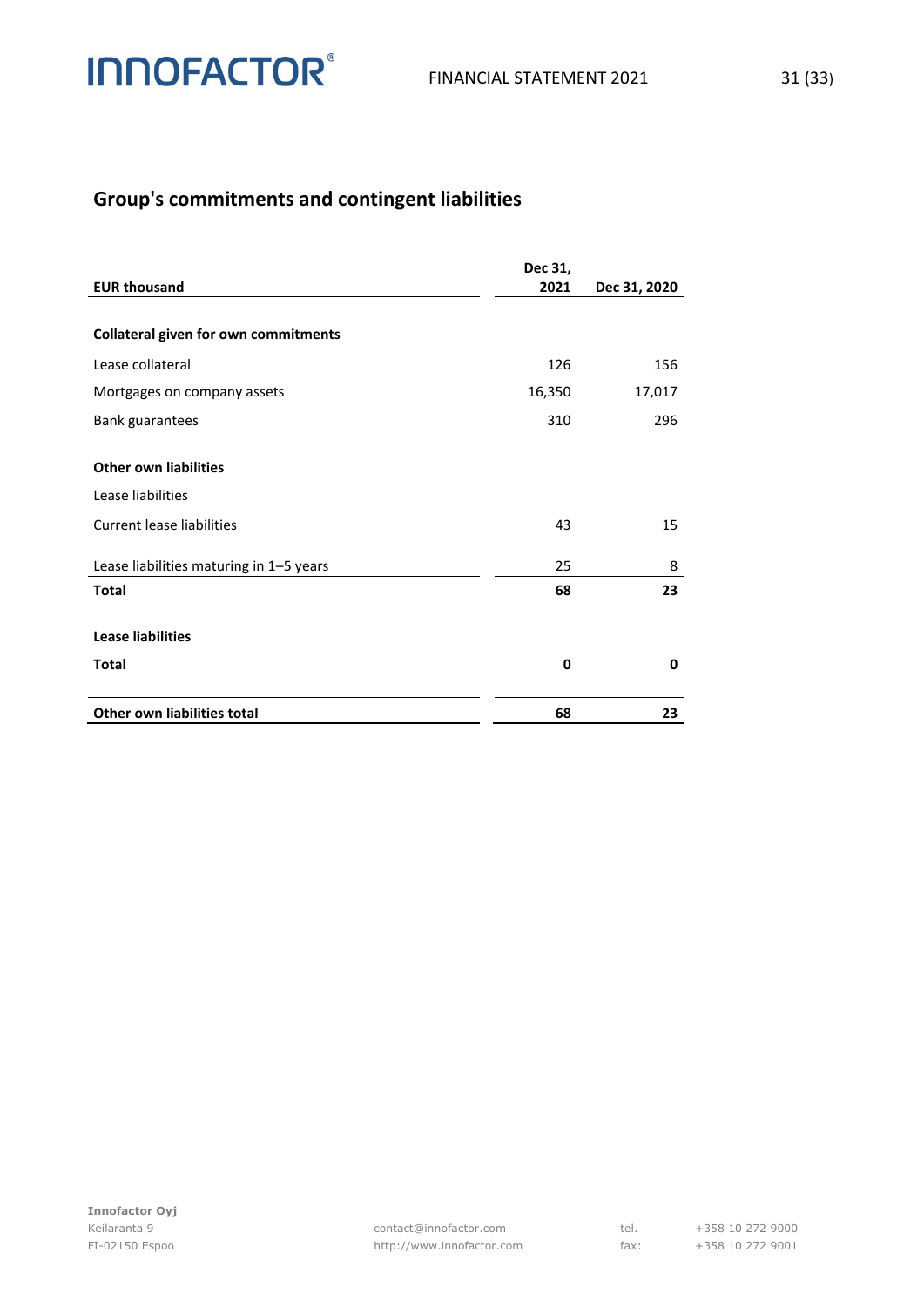#### **Largest shareholders**

**INNOFACTOR®** 

According to the share register maintained by Euroclear Finland Oy, the share ownership of the 20 largest Innofactor Plc shareowners at the end of the review period on December 31, 2021, was as follows.

| Name |                                            | Number of shares | % of share capital |
|------|--------------------------------------------|------------------|--------------------|
| 1.   | Ensio Sami                                 | 7,886,142        | 21.10%             |
|      | <b>Ensio Sami</b>                          | 5,712,382        | 15.28%             |
|      | Minor under guardianship                   | 724,588          | 1.94%              |
|      | Minor under guardianship                   | 724,586          | 1.94%              |
|      | Minor under guardianship                   | 724,586          | 1.94%              |
| 2.   | Ilmarinen Mutual Pension Insurance Company | 1,800,000        | 4.81%              |
| 3.   | Linturi Kaija and Risto                    | 1,256,411        | 3.36%              |
|      | R. Linturi Oyj                             | 489,107          | 1.31%              |
|      | Linturi Kaija Anneli                       | 430,000          | 1.15%              |
|      | Linturi Risto Erkki Olavi                  | 337,304          | 0.90%              |
| 4.   | Laiho Rami Tapani                          | 1,158,694        | 3.10%              |
| 5.   | Ärje Matias Juhanpoika                     | 854,253          | 2.28%              |
| 6.   | Mäki Antti-Jussi                           | 613,725          | 1.64%              |
| 7.   | Tilman Tuomo Tapani                        | 563,538          | 1.51%              |
| 8.   | Hellen Stefan Andreas                      | 486,000          | 1.30%              |
| 9.   | Ingman Finance Oy Ab                       | 450,000          | 1.20%              |
| 10.  | Muukkonen Teemu Heikki                     | 410,357          | 1.10%              |
| 11.  | Järvenpää Janne-Olli                       | 289,586          | 0.77%              |
| 12.  | Rausanne Oy                                | 270,000          | 0.72%              |
| 13.  | Kukkonen Heikki-Harri                      | 213,606          | 0.57%              |
| 14.  | Puolakka Petri Yrjö Emil                   | 202,511          | 0.54%              |
| 15.  | Laiho Jari Olavi                           | 200,371          | 0.54%              |
| 16.  | Varsio Jussi Ilari                         | 190,000          | 0.51%              |
| 17.  | Kannisto Jaakko Mikael                     | 183,051          | 0.49%              |
| 18.  | Mäkinen Antti Vilho Juhani                 | 164,000          | 0.44%              |
| 19.  | Heikki Tervonen Oy                         | 150,000          | 0.40%              |
|      | Mandatum Life Insurance Company            |                  |                    |
| 20.  | Limited                                    | 149,027          | 0.40%              |
|      | <b>TOTAL</b>                               | 17,491,272       | 46.78%             |